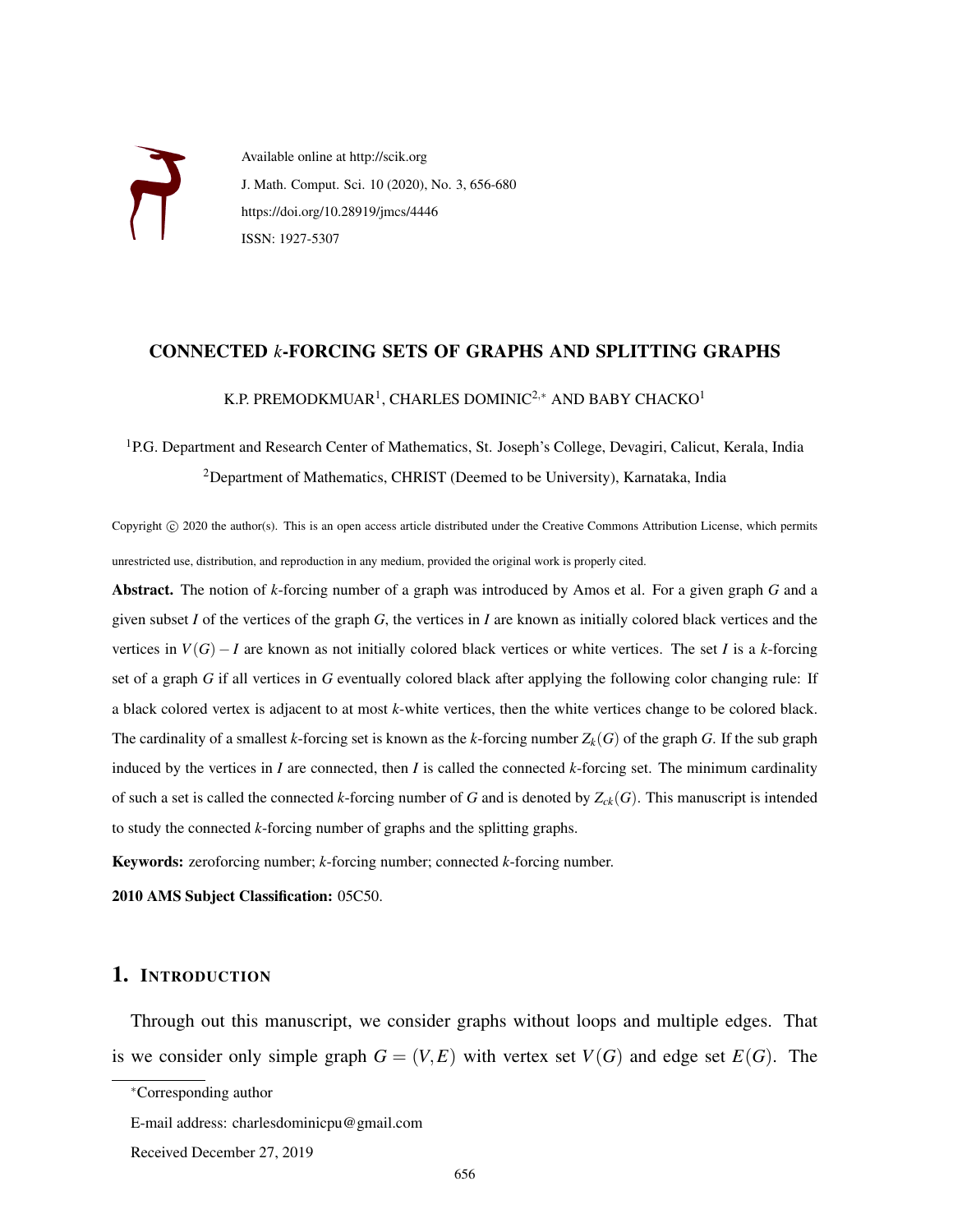splitting graph  $\mathbb{S}(G)$  of a graph *G* is the graph derived from a simple graph *G* by taking a vertex  $v'$  corresponds to each vertex  $v \in G$  and join  $v'$  to all vertices which are adjacent to  $v$ . The concept of Splitting graph was first defined by E. Sampathkumar et al. in [14]. In [5] and [4] the authors studied about the zero forcing number of the splitting graph of a graph and the *k*-forcing number of graphs and their splitting graphs.

Zero forcing number of graphs were introduced by the AIM Special Work Group (See[11]). The zero forcing number have applications in power network monitoring [10] and quantum physics [3].

In this paper, we introduce the concept of connected k-forcing number. This can be regarded as a generalization of connected zero forcing number.

Definition 1. *k-color-changing rule: Let G be a graph in which each vertex is colored either black or white. If a black colored vertex has at most k white neighbors, then change the colors of k white neighbors to black. When the k-color changing rule is applied to an arbitrary vertex v to alter the colors of some vertices w*1,*w*2,...,*w<sup>k</sup> to black, then we say the vertex v k-forces the vertices*  $w_1, w_2, \ldots, w_k$  *and we denote it as*  $v \to w_1, v \to w_2, \ldots, v \to w_k$ .

The *k*-forcing number of a graph was introduced by D Amos, Y Caro, R Davila and R Pepper in [1].

Definition 2. *A k-forcing set of a graph G is a subset Z<sup>k</sup> of vertices such that if at first the vertices in*  $Z_k$  *are colored black and*  $V(G) - Z_k$  *are colored white, the whole graph* G *may be colored black by continuously applying the k-color changing rule. The k-forcing number of G, denoted by Zk*(*G*)*, is the minimum cardinality of a k-forcing set in G. If the subgraph induced by the vertices in*  $Z_k$  *(that is*  $\langle Z_k \rangle$ *) is connected, then*  $Z_k$  *is known as the k-conneted zero forcing set. The minimum size of such a set is called the connected k-forcing number of G and is denoted* by  $Z_{ck}(G)$ .

The connected zero forcing set was introduced by M. Khosravi, S. Rashidi and A. Sheikhhosseni (See[13]). When  $k = 1$ , the definition of connected 1-forcing set is equivalent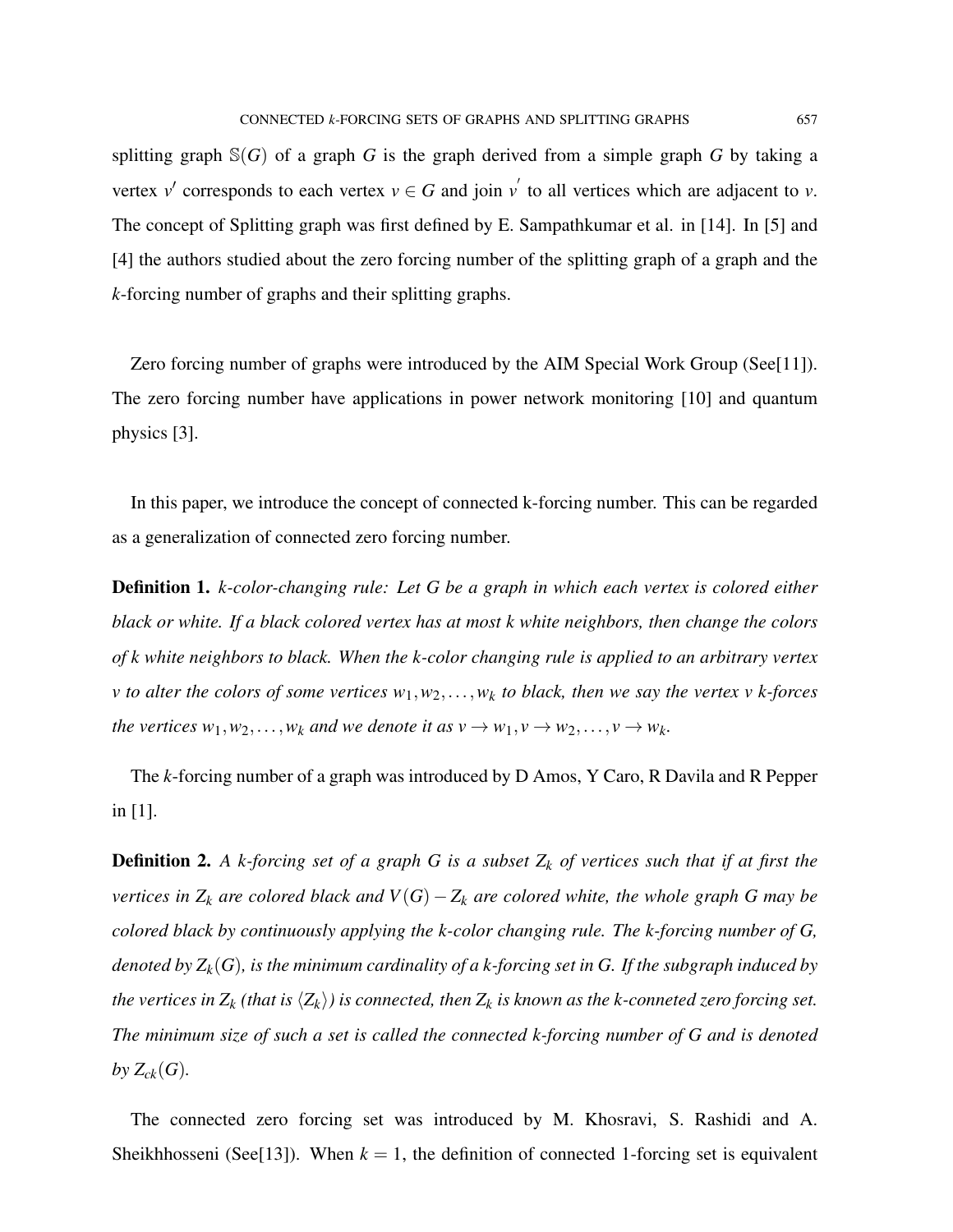to the definition of connected zero forcing set,  $Z_c(G)$  (See [11]). In this article, we deal with connected *k*-forcing number of some graphs and their splitting graphs. We use the following definitions for the further development of this article.

- Corona Product: For any two graphs *G* and *H*, the Corona product *G H* of the graphs *G* and *H* is the graph detemined by taking one copy of *G* and | *V*(*G*) | copies of *H* and by connecting each vertex of the *j*<sup>th</sup> copy of *H* to the *j*<sup>th</sup> vertex of *G*,  $1 \le j \le |V(G)|$ .
- Rooted Product: Let *G* be a connected graph with vertices  $v_1, v_2, \ldots, v_n$  and let *H* be a sequence of n-rooted graphs  $H_1, H_2, ..., H_n$ . The rooted product of *G* and *H* is defined as the graph obtained by identifying the root of  $H_i$ ,  $1 \le i \le n$  with the *i*<sup>th</sup> vertex of *G* for all *i*. This graph is denoted by *G*(*H*) and is known as the rooted product of *G* by *H* (See[8]).
- Square of a Graph: Let *G* be a simple graph with vertex set  $V(G)$  and edge set  $E(G)$ . Then the square of  $G$ , denoted by  $G^2$ , is the graph having the vertex set same as that of G and such that two vertices in  $G^2$  are adjacent if the distance between them is at most two in *G*.
- When the *k*-color changing rule is applied to an arbitrary vertex *u* to change the color of the vertex  $v$ , we say  $u$ ,  $k$ -forces (if it is zero forcing, then we say  $u$  forces  $v$ )  $v$  and write  $u \rightarrow v$ .

For more definitions on graphs, we refer to [9]. From the definitions above, we have the following proposition.

**Proposition 3.** Let  $P_n$ ,  $n \geq 3$  be a path on *n* vertices. Then

$$
Z_{ck}[\mathbb{S}(P_n)] = \begin{cases} 3 & \text{if } k = 1 \\ 1 & \text{if } k \ge 2 \end{cases}
$$

*Proof.* Case 1 Assume that  $k = 1$ . It can be easily observed that if we color any two adjacent vertices as black, it is not possible to obtain a derived coloring. Therefore,  $Z_{c1}[\mathbb{S}(P_n)] \geq 3$ . Now, let  $u_1, u_2, \ldots, u_n$  be the vertices of  $P_n$  and  $u'_1$  $\frac{1}{1}, \frac{1}{2}$  $\sum_{2}^{\prime}$ ,...,*u*<sup>'</sup><sub>n</sub> be the corresponding vertices in S(*P*<sub>n</sub>). Color the vertices  $u_1, u_2$  and  $u'_1$  $\frac{1}{1}$  as black. Clearly, the vertex  $u_1$  forces  $u_2$  $v_2$ <sup>'</sup> as black, the vertex  $u_2'$ 2 forces the vertex  $u_3$  as black, the vertex  $u_2$  forces the vertex  $u_3$  $\frac{1}{3}$  as black and so on. Therefore,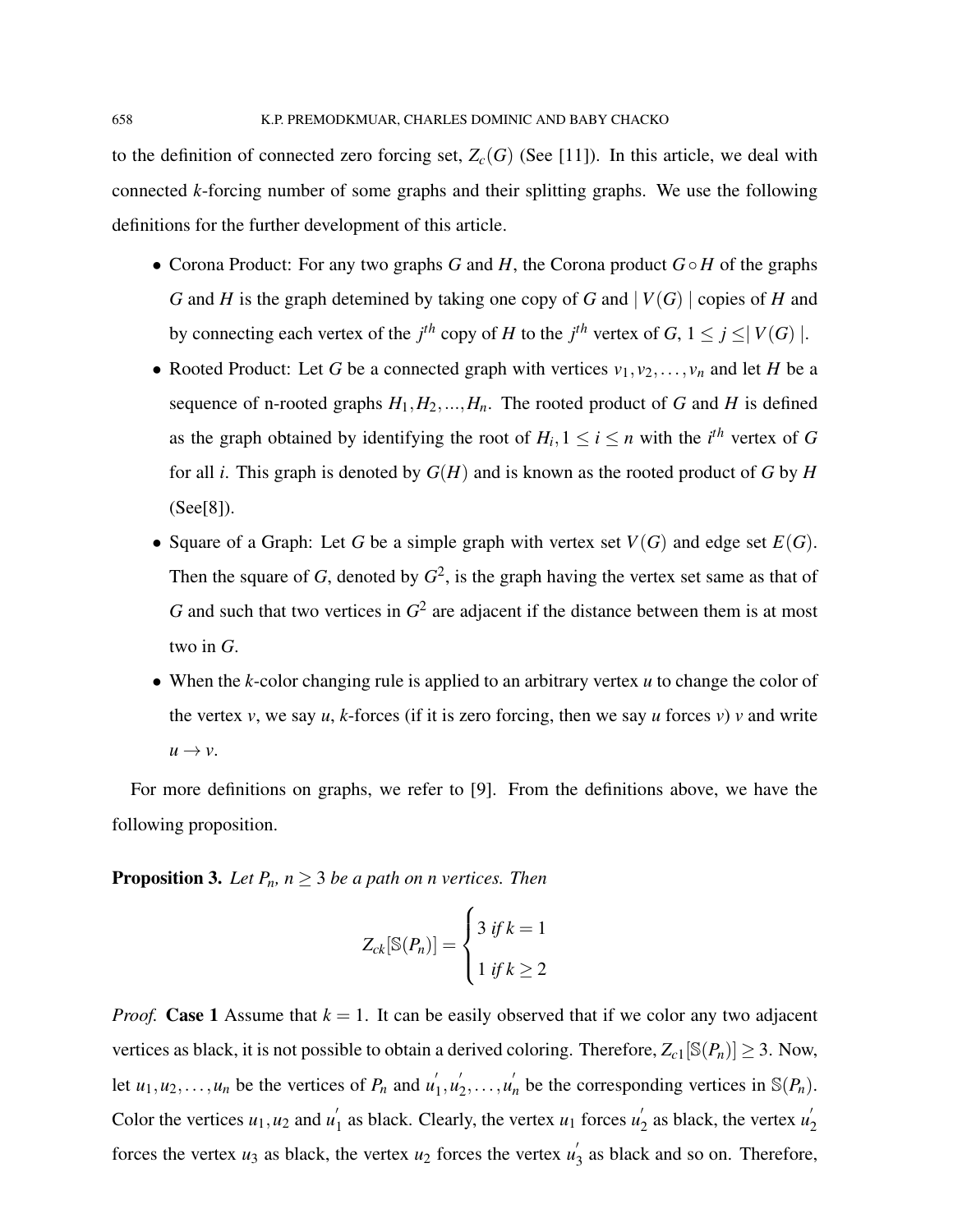$Z = \{u_1, u_2, u_2'\}$  $\binom{1}{1}$  forms a connected zero forcing set for the path  $P_n$ . So,  $Z_{c1}\mathbb{S}(P_n) \leq 3$ . Hence the result follows.

**Case 2** Assume that  $k \ge 2$ . In this case, the vertex  $u_1$  forms a connected zero forcing set and hence the result follows.

It can be observed that any conncetd *k*-forcing set is a *k*-forcing set. Therefore, we have the following

**Proposition 4.** For any simple graph G, and for any fixed k,  $Z_k(G) \leq Z_{ck}(G)$ , where  $Z_k$  is the *k-forcing number and Zck*(*G*) *is the connected k-forcing number of G.*

We consider the next proposition from [5] to prove the result concerning the splitting graph of the cycle  $C_n$ .

**Proposition 5** ([5]). *If G is the cycle*  $C_n$  *on n*  $\geq$  4 *vertices, then*  $Z[S(G)] = 4$ *.* 

In the succeeding proposition, we consider the spliting graph of the cycle  $C_n, n \geq 4$ .

**Proposition 6.** Let  $\mathcal{S}(C_n)$  be the splitting graph of the cycle  $C_n$ . Then

$$
Z_{ck}[\mathbb{S}(C_n)] = \begin{cases} 4 & \text{if } k = 1 \\ 3 & \text{if } k = 2 \\ 1 & \text{if } k \ge 3 \end{cases}
$$

*Proof.* Case 1 Assume that  $k = 1$ . From Proposition-4 and Proposition-5, we have the following:

$$
4\leq Z_{c1}[\mathbb{S}(C_n)]
$$

To prove the reverse part, let us consider the vertices of the cycle  $C_n$  as  $v_1, v_2, \ldots, v_n$  and  $v_1'$  $'_{1}, v'_{2}$  $\nu_1, \nu_2, \ldots, \nu_n$  be the corresponding vertices of  $\nu_1, \nu_2, \ldots, \nu_n$  in  $\mathbb{S}(C_n)$ . Consider the set of vertices  $\{v_1, v'_1\}$  $v'_1, v_2, v'_2$  $\mathbf{v}_2'$  as black. Now the vertex  $v_2' \rightarrow v_3$  to black, the vertex  $v_2 \rightarrow v_3'$  $\frac{7}{3}$  to black, the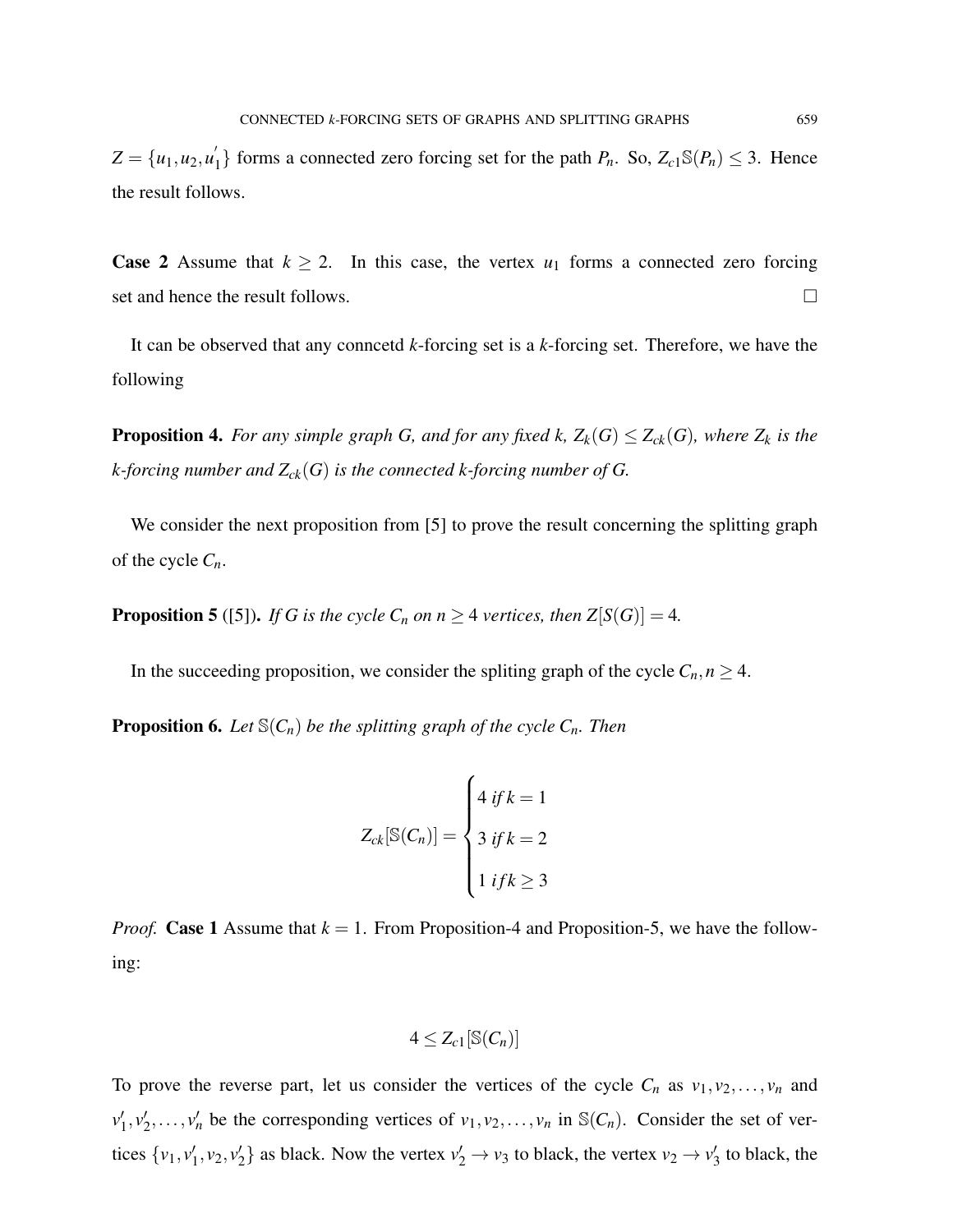vertex  $v_3' \rightarrow v_4$  to black and so on. Therefore, we can obtain a derived coloring with the set of black vertices  $\{v_1, v_1\}$  $v'_1, v_2, v'_2$  $_2'$ . Clearly,

$$
4\geq Z_{c1}[\mathbb{S}(C_n)]
$$

Hence the result follows.

**Case 2** Let us assume that  $k = 2$  and  $Z_{c2}[\mathbb{S}(C_n)] = 2$ . Consider a connected 2-forcing set consisting of two vertices. Let  $u$  and  $v$  be the two adjacent vertices in the connected 2-forcing set of  $\mathcal{S}(C_n)$ . Then we have two sub cases:

**Subcase 2.1**  $deg(u) = deg(v) = 4$ . Since *u* and *v* are adjacent to three white neighbors, color changing rule is not applicable in this case, we get a contradiction to our assumption that  $Z_{c2}[\mathbb{S}(C_n)] = 2.$ 

**Subcase 2.2**  $deg(u) = 2$  and  $deg(v) = 4$ . In this case the vertex *u* can force one more adjacent vertex of degree 4 to black. Therefore, in this case it is not possible to obtain a derived coloring. Hence from subcases 2.1 and 2.2, we have  $Z_{c2}[\mathcal{S}(C_n)] \geq 3$ .

It can be easily observed that the vertices  $\{v_1, v_1\}$  $\{1, v_2\}$  forms a zero forcing set for  $\mathbb{S}(C_n)$  and hence the result follows. For  $k = 3$  the result is obvious.

The Friendship graph  $F_p$  is the graph obtained by identifying  $p$  copies of the cycle graph  $C_3$ with a common vertex.

**Proposition 7.** Let 
$$
F_p
$$
 denote the friendly graph with  $p \ge 2$  triangles. Then  $Z_{ck}(F_p) =$   
\n
$$
\begin{cases}\n p+1-\frac{k}{2} \text{ if } k \text{ is even and } k < \Delta - 2 \\
\frac{2p-k+3}{2} \text{ if } k \text{ is odd and } k < \Delta - 2 \\
1 \text{ if } k \ge \Delta - 2\n \end{cases}
$$

*Proof.* Case 1 Assume that *k* is even and  $k < \Delta - 2$ . Let *v* be the vertex with maximum degree ∆. It can be noted that *v* should be a member of any connected zeroforcing set. Otherwise, the zero forcing set will not be connected. Therefore, assume that the vertex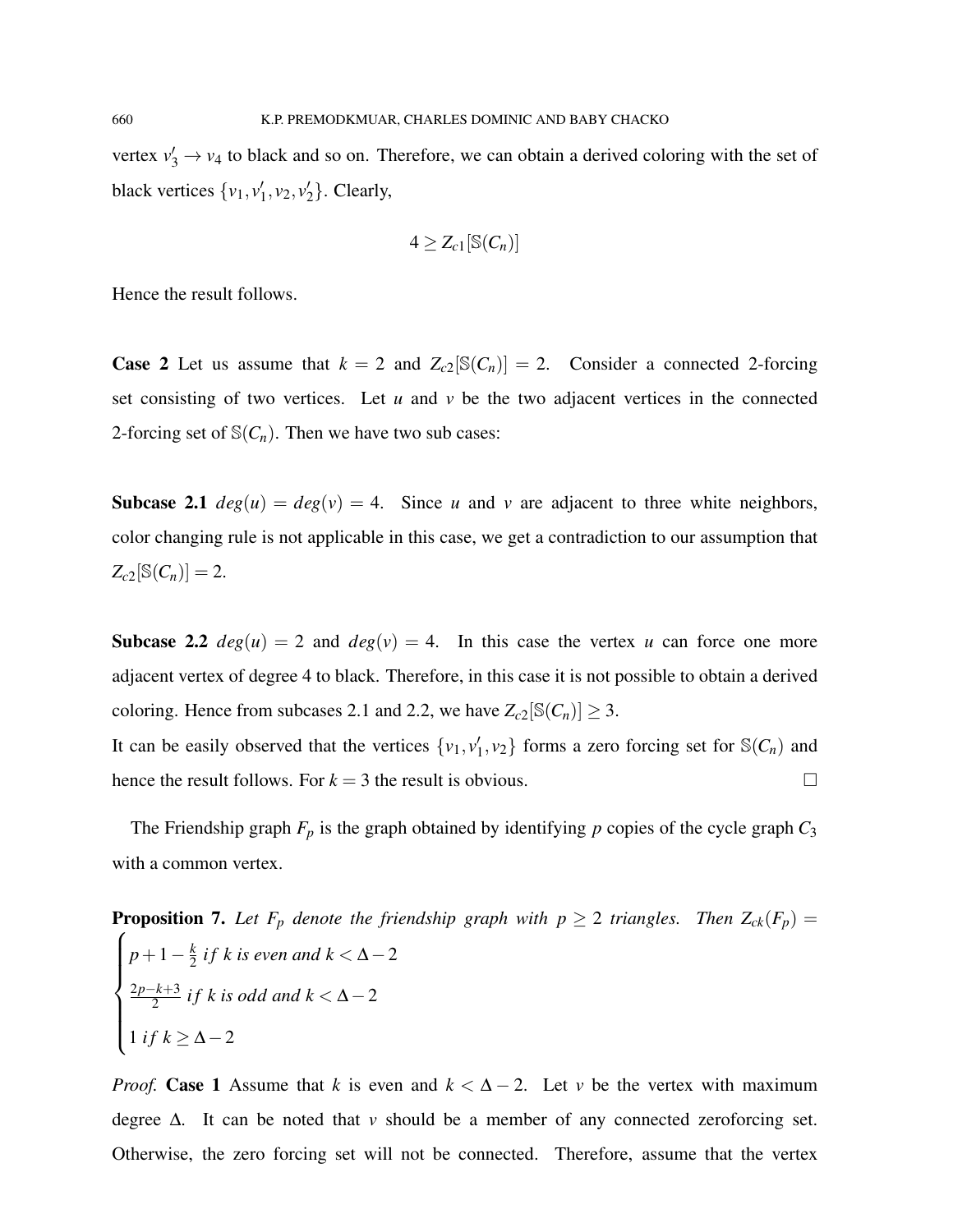*v* is there in any connected zero forcing set of  $F_p$ . If we take one vertex from each of the  $p - \frac{k}{2} - 1$  triangles, then it is not possible to obtain a derived coloring since  $deg(v) = 2p$ and by using color changing rule we get  $2(p - \frac{k}{2} - 1) = 2p - k - 2$  black vertices which are adjacent to the vertex *v*. Now we have  $2p - (2p - k - 2) = k + 2$  white vertices remains. It is not possible to force these  $k + 2$  vertices by using the vertex *v*. Therefore, we must take one black vertex from each of the  $p-\frac{k}{2}$  $\frac{k}{2}$  triangles since the vertex *v* is black,  $p + 1 - \frac{k}{2} \le Z_{ck}(F_p)$ .

Let us take one vertex from each of the  $p-\frac{k}{2}$  $\frac{k}{2}$  triangles as black. Since the vertex *v* is black, these  $p - \frac{k}{2}$  $\frac{k}{2}$  vertices will force the remaining vertices in the *p* −  $\frac{k}{2}$  $\frac{k}{2}$  triangles as black. Now we have  $2(p - \frac{k}{2})$  $\frac{k}{2}$ ) black vertices together with the black vertex *v* in the connected *k*-forcing set. It can be observed that at this stage we have  $2p - (2p - k) = k$  white vertices adjacent to the vertex *v*. Now the vertex *v* can force these *k*-vertices as black. Therefore we get a derived coloring with  $p - \frac{k}{2} + 1$  black vertices. Hence  $Z_{ck}(F_p) \leq p - \frac{k}{2} + 1$ .

**Case 2** Assume that *k* is odd and  $k < \Delta - 2$ . Let *v* be the vertex with maximum degree ∆. It can be noted that *v* should be a member of any connected zeroforcing set. Otherwise, the zero forcing set will not be connected. Therefore, assume that the vertex  $\nu$  is there in any connected zero forcing set of  $F_p$ . Now let us assume that there exist a zero forcing set consisting of  $\frac{2p-k+1}{2}$  vertices. Since the vertex *v* is black we can distribute the remaining  $\frac{2p-k-1}{2}$  vertices along the triangles. To force the maximum number of vertices as black, we need to distribute one black vertex for each  $\frac{2p-k-1}{2}$ -triangles. Now we have  $2(\frac{2p-k-1}{2})$  $\frac{2^{k-1}}{2}$ ) + 1 = 2*p* – *k* black vertices and  $2p+1-(2p-k) = k+1$  white vertices. All these white vertices are adacent to *v*. Therefore, color changing rule is not applicable since  $k + 1$  white vertices are adjacent to the black *v*. Therefore,  $\frac{2p-k+3}{2} \le Z_{ck}(F_p)$ .

Let us take one vertex from each of the  $\frac{2p-k+3}{2} - 1$  triangles as black. Since the vertex *v* is back, these  $\frac{2p-k+3}{2} - 1$  will force the remaining vertices in the  $\frac{2p-k+3}{2} - 1$  triangles as black. At this stage we have  $2(\frac{2p-k+3}{2}-1)+1=2p-k+2$  black vertices remains. Therefore the total number of white vertices remains in this stage is  $2p + 1 - (2p - k + 2) = k - 1$ . All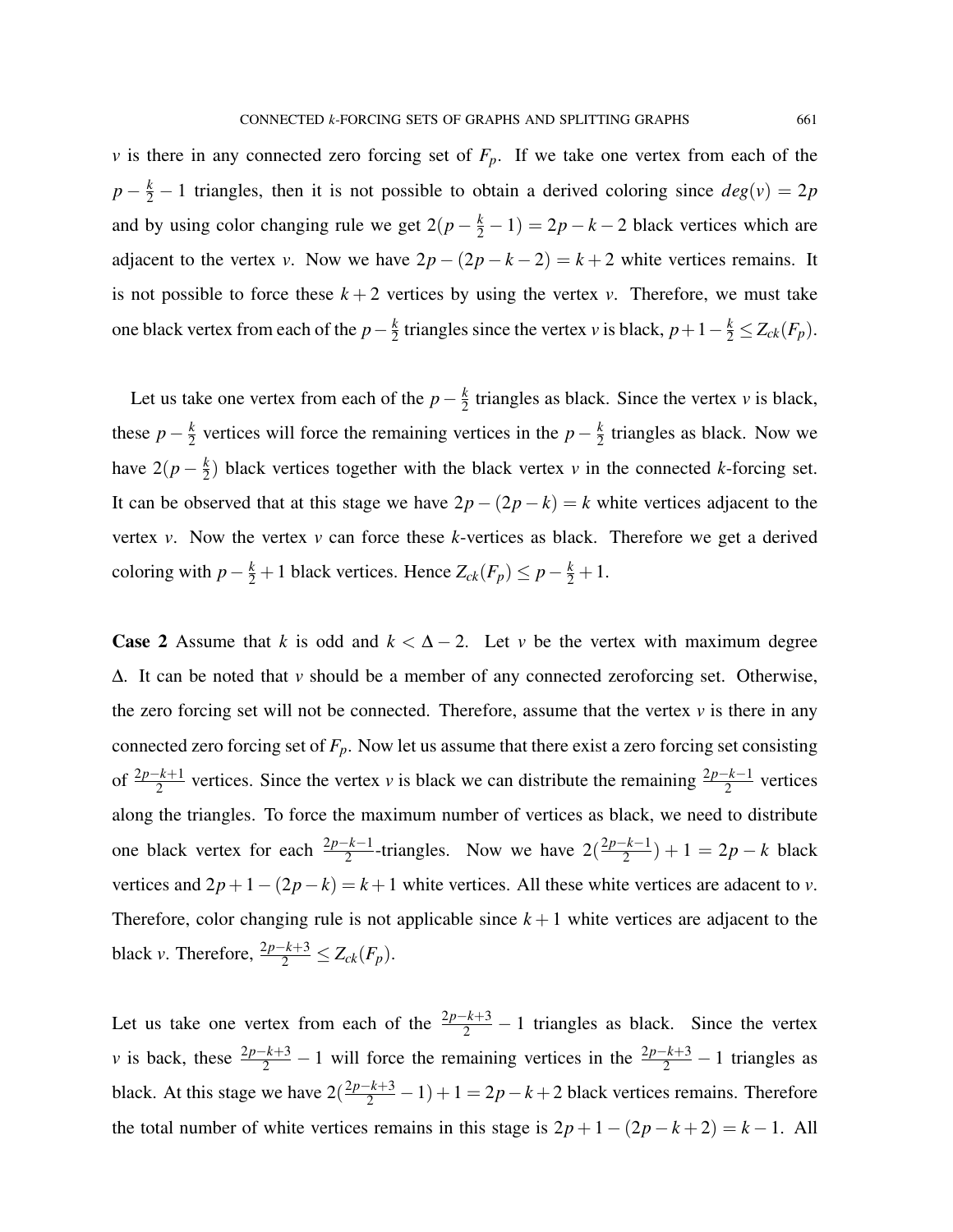these  $k-1$  white vertices are adjacent to *v*. Therefore, *v* k forces all these  $k-1$  white vertices as black. Hence  $\frac{2p-k+3}{2}$  ≥  $Z_{ck}(F_p)$ .

It can be easily obseved that if  $k \geq \Delta - 2$ , then  $Z_{ck}(F_p) = 1$ . □

**Theorem 8.** Let G be a connected graph with  $|V(G)| = p_1$  and let H be another connected *graph with*  $Z_{ck}(H) = p_2$ *. Let*  $\mathcal G$  *be the graph obtained by taking the corona product of G and H, that is*  $\mathscr{G} \equiv G \circ H$ *. Then*  $Z_{ck}(\mathscr{G}) \leq p_1(1+p_2)$ *.* 

*Proof.* With out loss of generality, assume that *G* is connected,  $|V(G)| = p_1$  and  $Z_{ck}(H) = p_2$ . Color all vertices of *G* black. To form the k-forcing set for the sub graph induced by  $v_1 \cup H_1$ , we need a maximum of  $1 + p_2$  black vertices. That is,  $Z_k(\langle v_1 \cup H_1 \rangle) \leq 1 + p_2$ , where  $H_1$  is the first copy of *H* corresponds to the vertex  $v_1$  in  $\mathscr{G}$ .  $Z_k(\langle v_2 \cup H_2 \rangle) \leq 1 + p_2$ , where  $H_2$  is the second copy of *H* corresponds to the vertex  $v_2$  in  $\mathscr G$ . Proceeding like this, we can observe that  $Z_k(\langle v_{p_1} \cup H_{p_1} \rangle) \leq 1 + p_2$ . Now the graph  $\mathscr{G} \equiv \langle v_1 \cup H_1 \rangle \cup \langle v_2 \cup H_2 \rangle \cup, \ldots, \cup \langle v_{p_1} \cup H_{p_1} \rangle$ . Therefore,  $Z_k(\mathscr{G}) \leq (1 + p_2) + (1 + p_2) + \ldots + (1 + p_2) - p_1$  times. This follows that  $Z_k(\mathscr{G}) \leq$  $p_1(1+p_2)$ . Since each vertex in *G* is connected to the vertices of all copies of *H*, the *k*-forcing set obtained here forms a connected *k*-forcing set. Therefore,  $Z_{ck}(\mathscr{G}) \leq p_1(1+p_2)$ .

**Proposition 9.** Let G be the complete bipartite graph  $K_{m,n}$ , and  $n \geq 2, m \geq 2$ . Then the con*nected zero forcing number of G is m* + *n* − 2*. That is,*  $Z_c(G) = m + n - 2$ *.* 

*Proof.* Since *G* is a complete bipartite graph, therefore, the vertex set of *G* can be partitioned into two sets *X* and *Y*. Let  $u_1, u_2, \ldots, u_m$  be the vertices in *X* and  $v_1, v_2, \ldots, v_n$  be the vertices in *Y*. Note that the vertices in *X* are non-adjacent. The vertices in *Y* are also non-adjacent. To start the color changing rule, color any vertex, say  $u_1$ , in *X* as black. Since each vertex in *X* is connected to every vertex in *Y*, we have to color  $n-1$  vertices in *Y* as black. Let the only white vertex in *Y* be  $v_n$ . Now  $u_1 \rightarrow v_n$  to black. In *X* there are  $m-1$  white vertices. Each vertex in *Y* is joined to *m*−1 white vertices in *X*. Assign black color to *m*−2 white vertices in *X*. Then any black vertex in *Y*, say  $v_1$  forces the remaining white vertex in *X* as black. Now the zero forcing set consists of 1+*m*−2+*n*−1 black vertices, which are connected. Hence the connected zero forcing number of *G* is  $m+n-2$ . That is,  $Z_c(G) = m+n-2$ .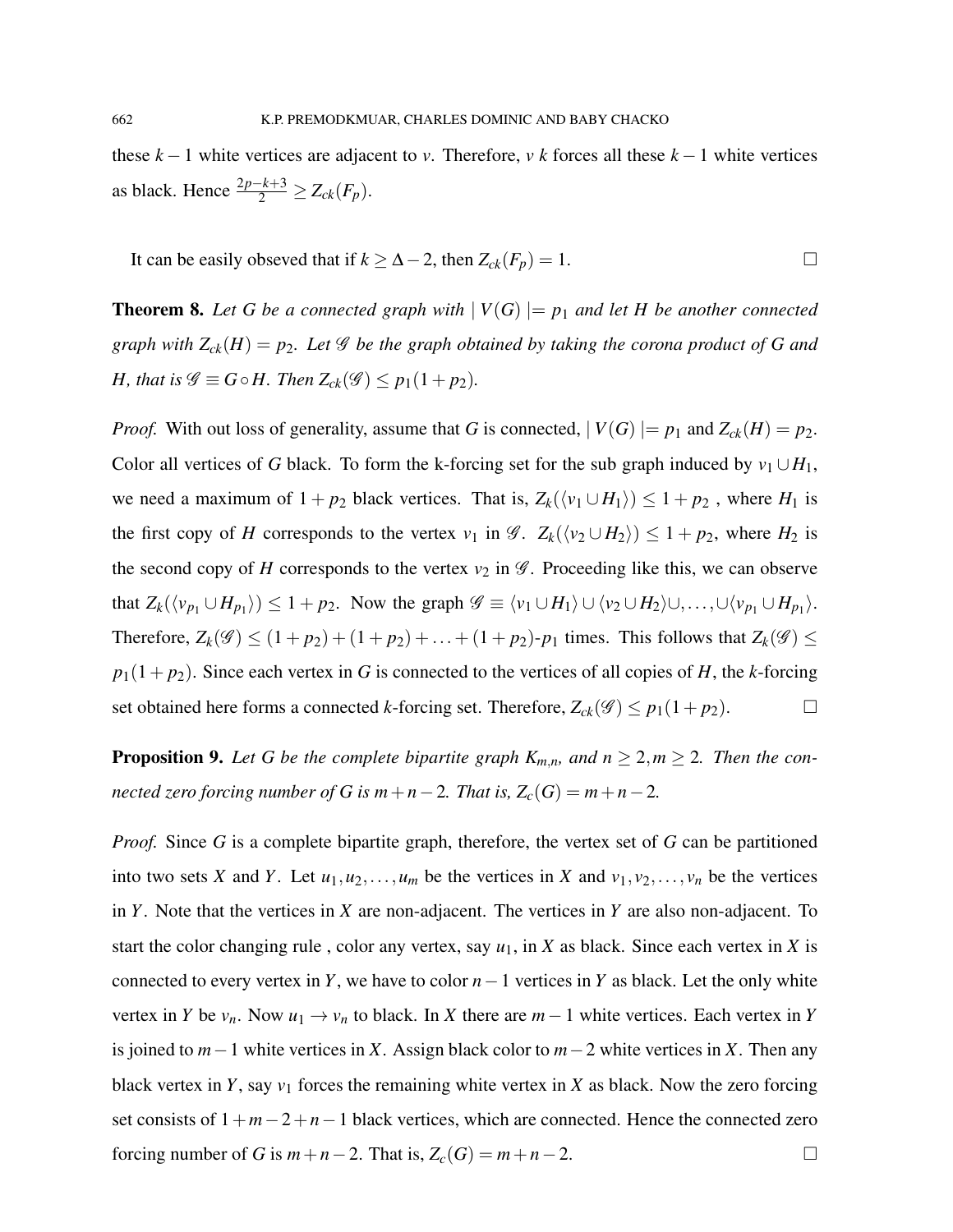We use the following results from [2] and [11] to prove the next result

**Proposition 10.** [2] *For any connected graph G,*  $Z(G) \leq Z_c(G)$ *, where*  $Z(G)$  *is the zero forcing number of G.*

Proposition 11. [11] *Let G be the graph obtained by taking the Cartesian product of the cycle*  $C_n$  *with the path P<sub>m</sub>. Then*  $Z(G) = min\{n, 2m\}$ 

**Proposition 12.** Let G be the graph obtained by taking the Cartesian product of the cycle  $C_n$ *with the path P<sub>m</sub> and let*  $n \geq 2m$ *. Then*  $Z_c(G) = 2m$ *.* 

*Proof.* Let  $v_1$  and  $v_2$  be the two adjacent vertices in the cycle  $C_n$ . Let  $A = \{v_1^1, v_1^2, \ldots, v_1^m\}$  $_1^m$ } be the vertices corresponding to the vertex  $v_1$  in *G* and let  $B = \{v_2^1, v_2^2, \dots, v_2^m\}$  $\binom{m}{2}$  be the vertices corresponding to the vertex  $v_2$  in *G*. Now consider the vertices in the set  $A \cup B$  and color these vertices as black in *G*. The vertices in  $A \cup B$  forces the remaining vertices in *G* as black. Clearly these vertices are connected in *G* and thus forms a connected zero forcing set in *G*. Hence

$$
(1) \t\t Z_c(G) \le 2m
$$

Also we have from proposition-10 and proposition-11 that

$$
(2) \t\t Zc(G) \ge 2m
$$

From (1) and (2) the result follows.  $\Box$ 

**Proposition 13.** Let G be the star graph  $k_{1,n}$  on  $n+1$  vertices and  $n > 2$ . Then  $Z_c(G) = n$ . In *general, if*  $n \ge k \ge 2$ *, then*  $Z_{ck}(G) = n - k + 1$ *.* 

*Proof.* Let  $u_1, u_2, \ldots, u_n$  be the vertices of the star graph  $k_{1,n}$  with degree 1. Assume that *v* is the vertex having degree *n*. We generate the connected zero forcing set as follows. Since  $deg(v) = n$ , to apply the color changing rule, we have to color *n*−1 vertices in *G* adjacent to *v* as black. Then *v* forces the only remaining white vertex to black. Therefore,  $Z_c(G) = n - 1 + 1 = n$ . If  $k = 2$ , we can easily show that the connected zero forcing number of *G* is  $n-2+1 = n-1$ . Proceeding like this, we obtain  $Z_{ck}(G) = n - k + 1$  for any positive integer  $n \ge k \ge 2$ .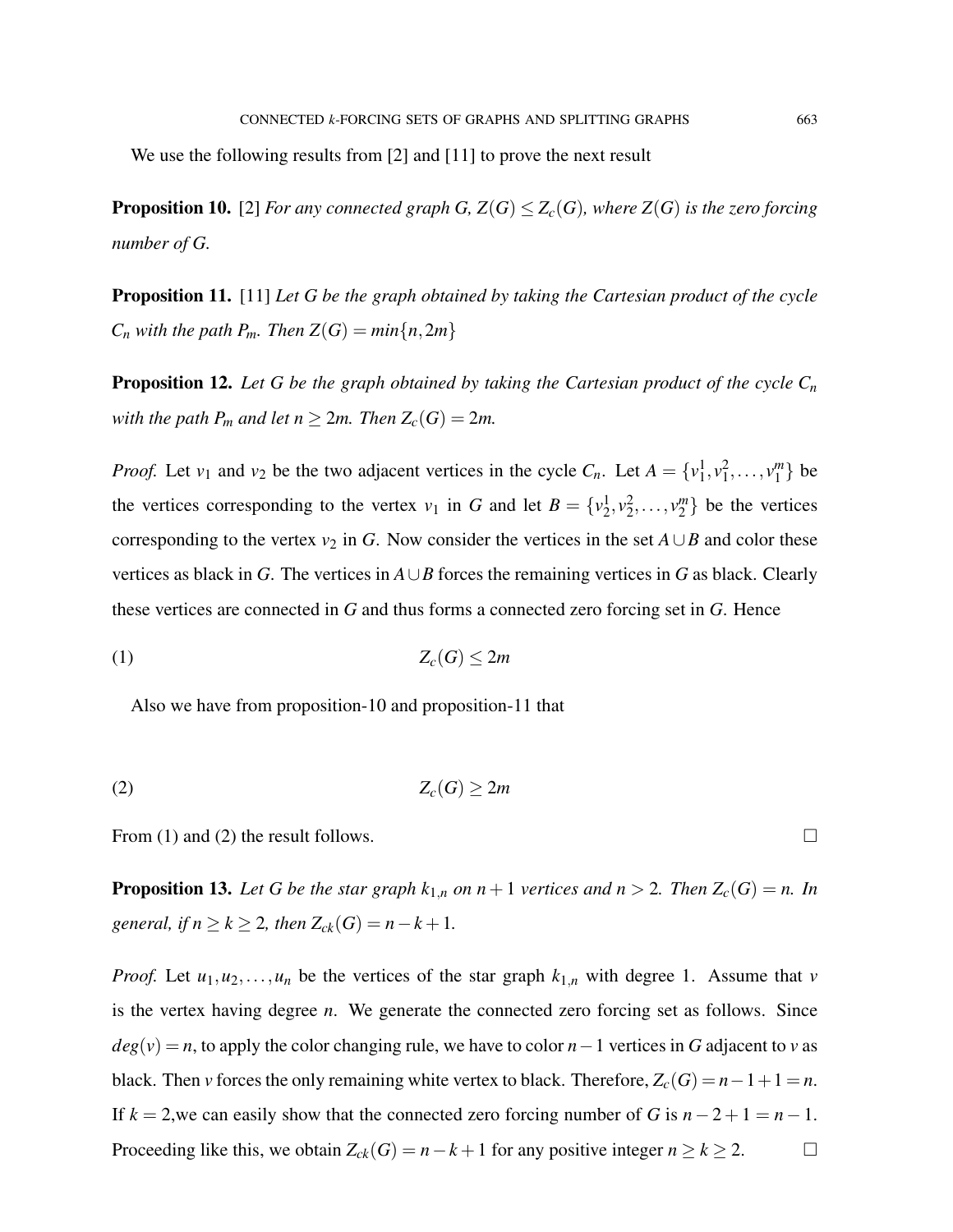#### 2. CONNECTED *k*-FORCING NUMBER OF ROOTED PRODUCT OF GRAPHS

In this section, we deal with the connected k-forcing number of rooted product of cycle with paths, cycle with cycles.

**Proposition 14.** *Let*  $P_1, P_2, \ldots, P_n$  *be n-paths (each path is of length n*  $\geq$  3) *rooted at the pendant vertex and*  $C_n$  *be a cycle on*  $n \geq 3$  *vertices. Let G be the graph obtained by taking the rooted product of the cycle*  $C_n$  *with the paths*  $P_1, P_2, \ldots, P_n$ *. Then* 

$$
Z_{ck}(G) = \begin{cases} n & \text{if } k = 1 \\ 1 & \text{if } 2 \le k \le \Delta, \end{cases}
$$

*where*  $\Delta(G) = 3$ *.* 

*Proof.* Let  $u_1, u_2, \ldots, u_n$  be the vertices of the cycle  $C_n, n \geq 3$  and  $P_1, P_2, \ldots, P_n$  be the paths rooted at the vertices  $u_1, u_2, \ldots, u_n$  respectively. Each path is of length  $n, n \geq 3$ .

Represent the vertices of  $P_1$  by  $p_1^1, p_2^1, \ldots, p_n^1$ , the vertices of  $P_2$  by  $p_1^2, p_2^2, \ldots, p_n^2$  and the vertices of  $P_n$  by  $p_1^n$  $\binom{n}{1}, p_2^n$  $n_2^n, \ldots, p_n^n$ . Let  $u_1$  be the vertex identified with the vertex  $p_1^1$  in *G*,  $u_2$ be the vertex identified with the vertex  $p_1^2$  in  $G_1, \ldots, u_n$  be the vertex identified with the vertex  $p_1^n$ n<br>1.

**Case 1.** Assume that  $k = 1$ . This case is similar to that of the connected zero forcing number of *G*. Color the vertices  $u_1, u_2, \ldots, u_n$  in *G* black. Now one can easily infer that

$$
(3) \t\t Z_c(G) \leq n
$$

It can be worth mentioning that if we start the color changing rule with vertices of  $P_i$ ,  $1 \le i \le n$ other than the vertices identified with the vertices  $u_1, u_2, \ldots, u_n$  of  $C_n$ , we cannot obtain a connected zero forcing set with at least *n* black vertices. Therefore, we need to consider the vertices in the cycle to force the remaining vertices in *G*.

Now assume that we have a connected zero forcing set consisting of *n* − 1 black vertices. From the above it can be noted that these vertices must be from the cycle  $C_n$ . Without loss of generality, assume that the vertices are  $u_1, u_2, \ldots, u_{n-1}$ . Clearly the black vertex  $u_2$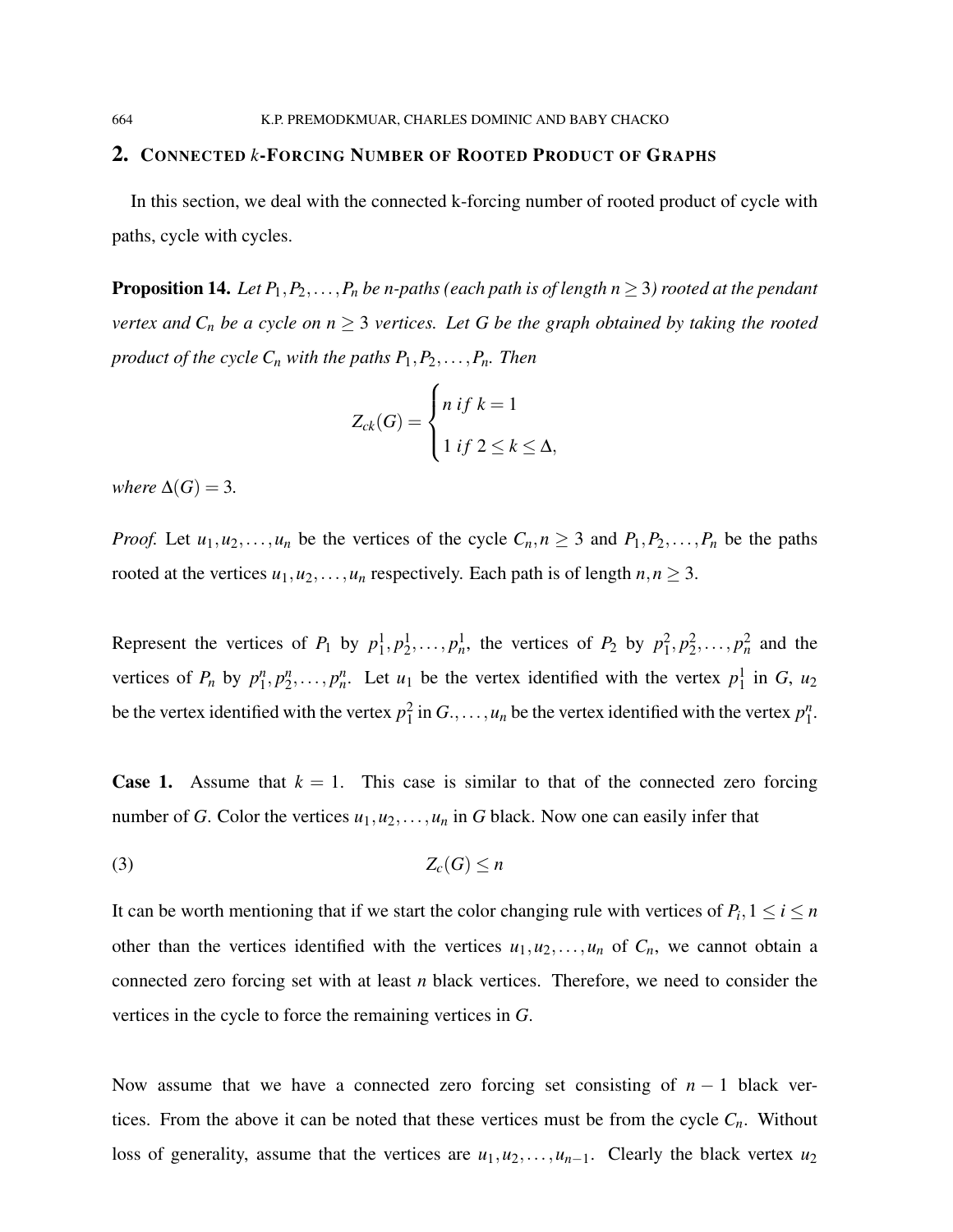can force the vertices of the path  $P_2$ ,  $u_3$  can force the vertices of the path  $P_3$ , ..., the vertex  $u_{n-2}$  can force the vertices of the path *P<sub>n−2</sub>*. Since the black vertex *u*<sub>1</sub> is adjacent to two white vertices *u<sub>n</sub>* and  $p_2^1$ , *u*<sub>1</sub> cannot force the vertices *u<sub>n</sub>* and  $p_2^1$ . Similarly the vertex *u<sub>n−1</sub>* is adjacent to two white vertices  $u_n$  and  $p_2^{n-1}$  $n-1$ . Therefore, the vertex  $u_{n-1}$  cannot force  $u_n$  and  $p_2^{n-1}$  $n-1$ , this contradicts our assumption that  $Z_c(G) = n - 1$ . Therefore,

$$
(4) \t\t Z_c(G) \geq n
$$

Now from (3) and (4) the result follows.

**Case 2.** Assume that  $k \ge 2$ . In this case, if we consider any pendant vertex of G as a black vertex, then it can force the remaining white vertices of *G* as black. Hence  $Z_{ck}(G) = 1$ .  $\Box$ 

**Proposition 15.** *Let*  $D_1, D_2, \ldots, D_n$  *be the cycles*  $C_n$  *of order*  $n \geq 3$  *rooted at a vertex and*  $C_n$  *be another cycle of order*  $n > 3$ *. Let G be the graph derived from the rooted product of*  $C_n$  *with the*  $cycles D_1, D_2, \ldots, D_n$ *. Then* 

$$
Z_{ck}(G) = \begin{cases} 2n & \text{if } k = 1 \\ n & \text{if } k = 2 \\ 1 & \text{if } 3 \le k \le \Delta, \end{cases}
$$

*where*  $\Delta(G) = 4$ *.* 

*Proof.* Without loss of generality, assume that  $u_1, u_2, \ldots, u_n$  be the vertices of the cycle  $C_n$  in  $G$ and let  $D_1, D_2, \ldots, D_n$  be the cycles rooted at  $u_1, u_2, \ldots, u_n$  respectively. Represent the vertices of the cycle  $D_1$  in *G* by  $d_1^1, d_2^1, \ldots, d_n^1$ . Similarly the vertices of  $D_2$  in *G* by  $d_1^2, d_2^2, \ldots, d_n^2$  and the vertices of  $D_n$  by  $d_1^n$  $n_1^n, d_2^n$  $a_1^{\prime\prime}, \ldots, a_n^{\prime\prime}$ . Assume that the vertex  $d_1^1$  be rooted at  $u_1$ , the vertex  $d_1^2$  be rooted at  $u_2, \ldots$ , the vertex  $d_1^n$  $\int_{1}^{n}$  be rooted at  $u_n$ .

**Case 1.** Let us suppose that  $k = 1$ . This case is similar to that of the connected zero forcing number of *G*. Color the vertices  $u_1, u_2, \ldots, u_n, d_2^1, d_2^2, \ldots, d_2^n$  $n/2$  as black. Now we can easily see that these black vertices forms a connected zero forcing set. Hence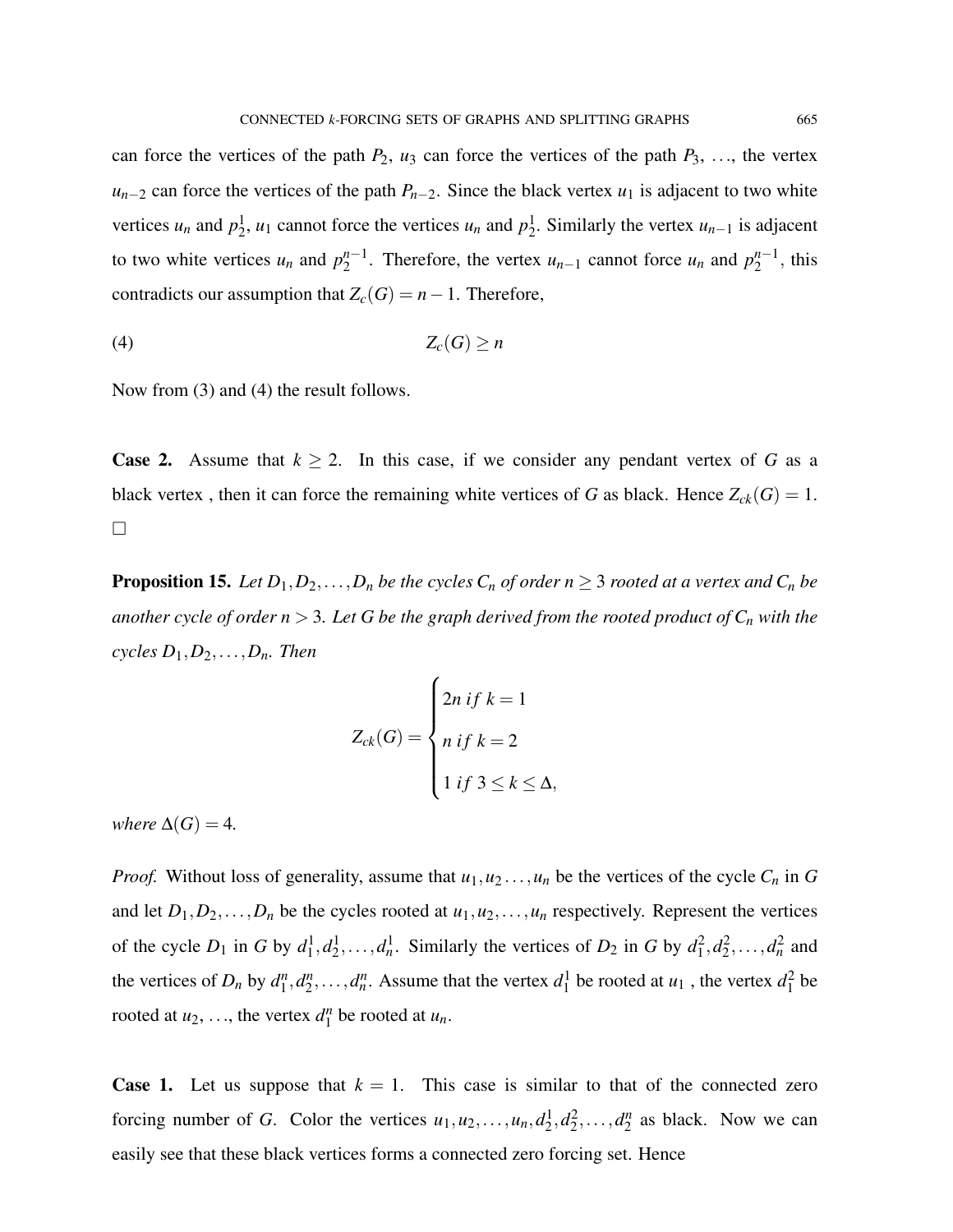$$
(5) \t\t Z_c(G) \le 2n
$$

It can be easily infer that to form a minimum connected zero forcing set for *G*, we need to color the vertices  $u_1, u_2, \ldots, u_n$  as black and color at least one vertex from each of the cycles  $D_i, 1 \leq i \leq n$  adjacent to each  $u_i, 1 \leq i \leq n$  as black, otherwise we cannot form a connected zero forcing set with at least 2*n* black vertices . Clearly,

$$
(6) \t\t Z_c(G) \geq 2n
$$

(5) and (6) concludes the result.

**Case 2.** Let us suppose that  $k = 2$ . Color all vertices of  $C_n$  in G black. Each vertex  $u_i, 1 \le i \le n$ , is adjacent to exactly two white vertices of  $D_i$  and  $k = 2$ . Therefore, these vertices forms a 2- forcing set for *G*. The sub graph induced by these black vertices are connected and hence it forms a connected 2-forcing forcing set for *G*. Therefore,

$$
(7) \t\t Z_{c2}(G) \leq n
$$

It can be easily infer that to form a minimum connected 2- forcing set for *G*, we need to color the vertices  $u_1, u_2, \ldots, u_n$  as black, otherwise we cannot form a connected 2-forcing set with at least *n* black vertices. Clearly,

$$
(8) \t\t Z_{c2}(G) \ge n
$$

Therefore from (7) and (8), the result follows.

**Case 3.** Let us suppose that  $k \geq 3$ . In this case any arbitrary vertex from the cycle  $D_i, 1 \leq i \leq n$  will k-forces the remaining vertices as black in *G*. Therefore,  $Z_{ck}(G) = 1$ .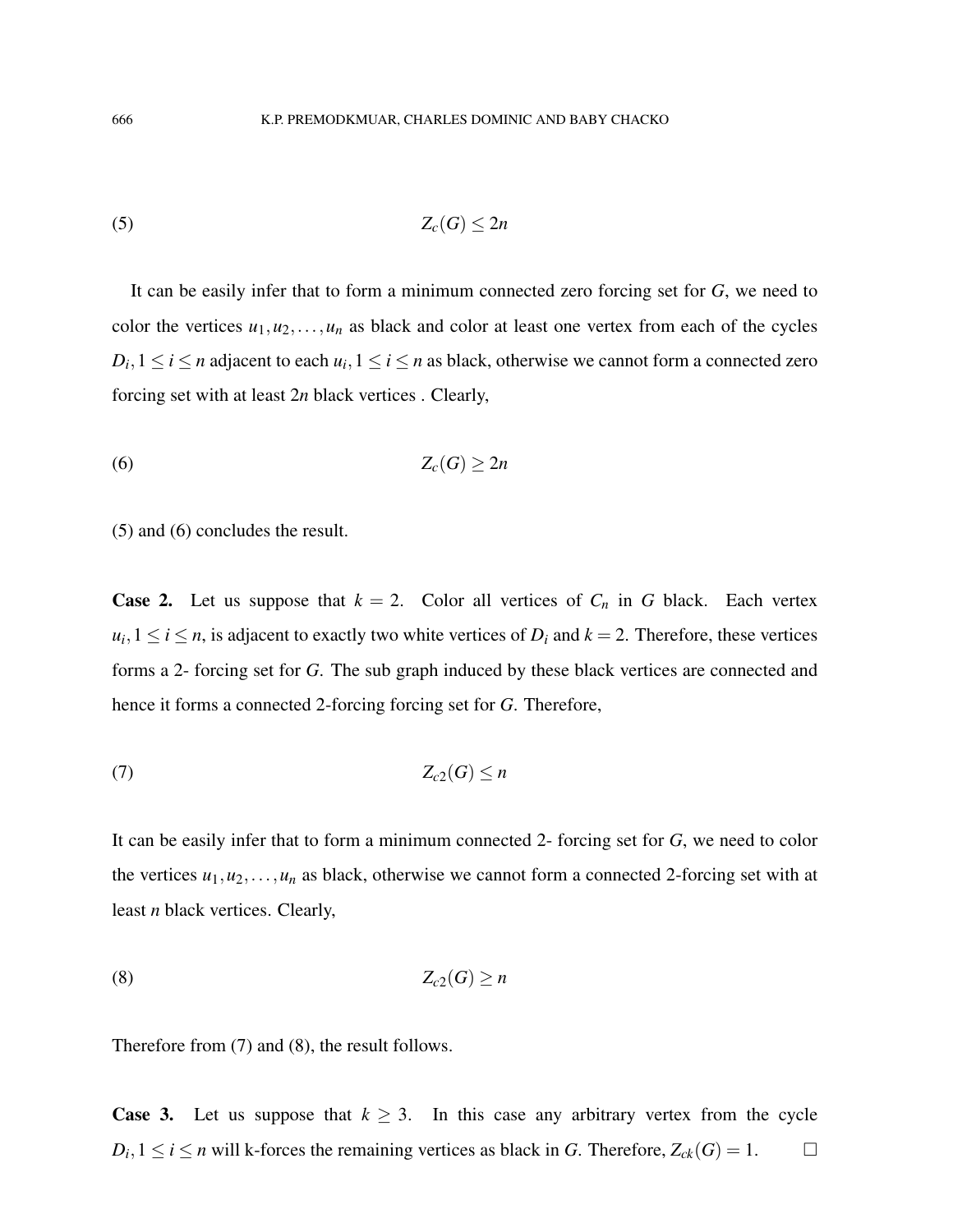**Proposition 16.** Let G be the rooted product of  $P_n \Box P_2$  (the Ladder graph) with  $P_t, t \geq 3$  rooted *at the pendant vertex. Then*

$$
Z_{ck}(G) = \begin{cases} 2n & \text{if } k = 1 \\ n & \text{if } k = 2 \\ 1 & \text{if } 3 \le k \le \Delta(G) \\ \text{where } \Delta(G) = 4 \end{cases}
$$

*Proof.* Represent the vertices of the graph  $P_n \Box P_2$  by  $u_1, u_2, \ldots, u_n$  and  $v_1, v_2, \ldots, v_n$ . Let  $P_1, P_2, \ldots, P_n$  be the paths rooted at the vertices  $u_1, u_2, \ldots, u_n$  respectively. Also let  $Q_1, Q_2, \ldots, Q_n$ be the paths rooted at the vertices  $v_1, v_2, \ldots, v_n$  respectively. The vertices of the paths  $P_1, P_2, \ldots, P_n$  and  $Q_1, Q_2, \ldots, Q_n$  in *G* can be named as follows:

Consider

$$
P_1 = \{p_1^1, p_2^1, \dots, p_t^1\}, \quad Q_1 = \{q_1^1, q_2^1, \dots, q_t^1\}
$$
\n
$$
P_2 = \{p_1^2, p_2^2, \dots, p_t^2\}, \quad Q_2 = \{q_1^2, q_2^2, \dots, q_t^2\}
$$
\n
$$
\dots \qquad \dots
$$
\n
$$
\dots \qquad \dots
$$
\n
$$
\dots \qquad \dots
$$

$$
P_n = \{p_1^n, p_2^n, \ldots, p_t^n\}, \quad Q_n = \{q_1^n, q_2^n, \ldots, q_t^n\}
$$

Now color the vertices  $u_1, u_2, \ldots, u_n$  and  $v_1, v_2, \ldots, v_n$  as black. Clearly these vertices forms a connected zero forcing set for *G* and hence

$$
(9) \t\t Z_c(G) \le 2n
$$

Refer Figure 1.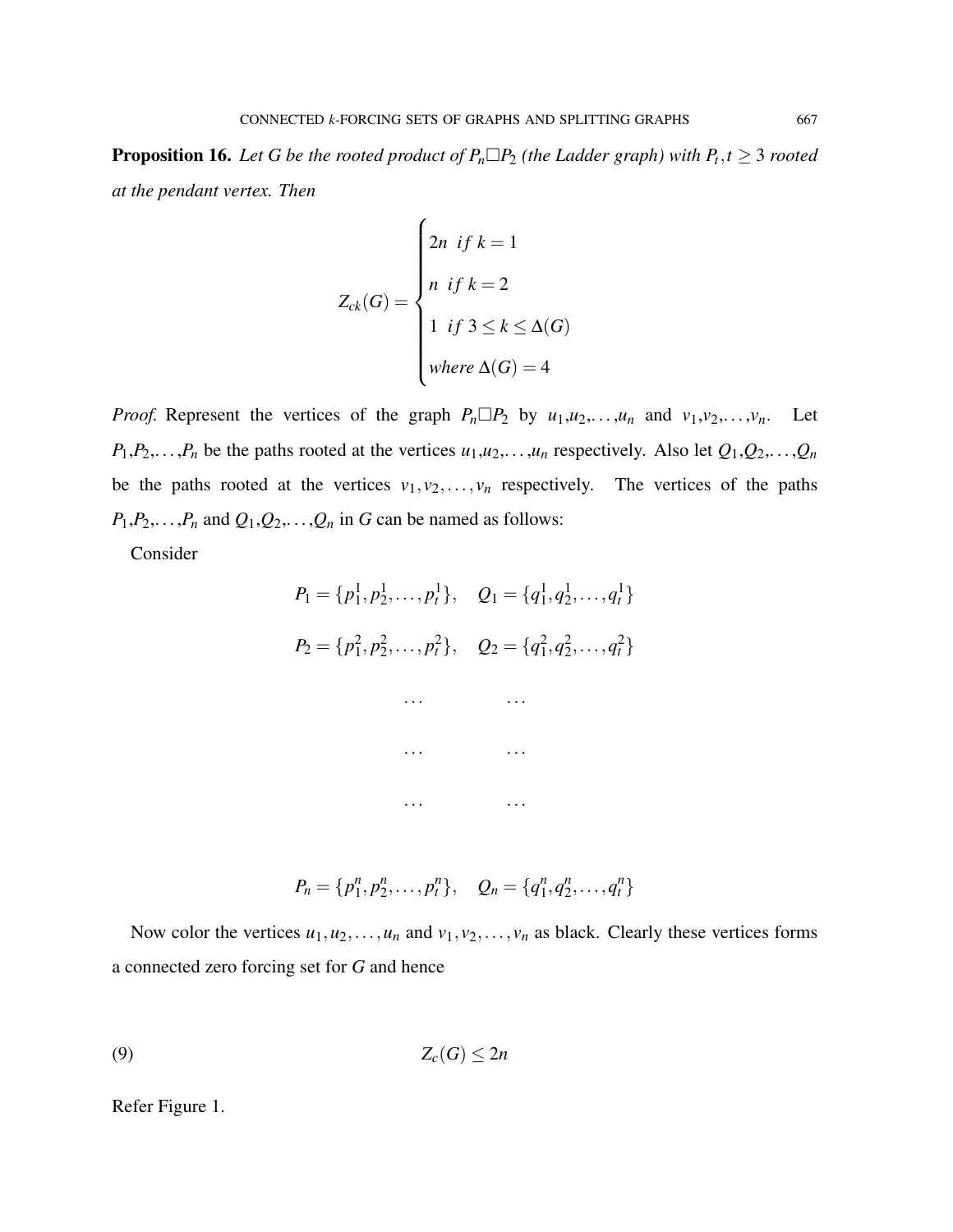

FIGURE 1. Rooted product of  $P_8 \square P_2$  with  $P_4$ .

There exists three types of minimum connected zero forcing sets with  $Z_c(G) = 2n$ . Consider these three sets as follows. We denote them as *A*,*B* and *C*

$$
A = \{u_1, u_2, \dots, u_n, v_1, v_2, \dots, v_n\}
$$
  

$$
B = \{u_1, u_2, \dots, u_n, p_2^1, p_2^2, \dots, p_2^n\}
$$
  

$$
C = \{v_1, v_2, \dots, v_n, q_2^1, q_2^2, \dots, q_2^n\}
$$

It can be easily observed that if we take 2n vertices other than these three sets, then it will not form a minimum connected zero forcing set. Now Assume that there exists a connected zero forcing set consisting of 2*n*−1 black vertices.

Case 1. Consider the black vertices as depicted in Figure 2. Assume that the black vertices are from the set *A*, except the vertex  $u_n$ . Consider the vertex  $u_n = u_8$  as white. The blue colored vertices represent the vertices which are forced by the black vertices. In this case, if we consider *G*, then there are 3*t* − 2 vertices remain as white. Therefore, we cannot obtain a derived coloring, a contradiction to our assumption that there exists a connected zero forcing set consisting of 2*n*−1 vertices. The case is similar if we consider  $u_1, v_1$  and  $v_n = v_8$  as white vertices.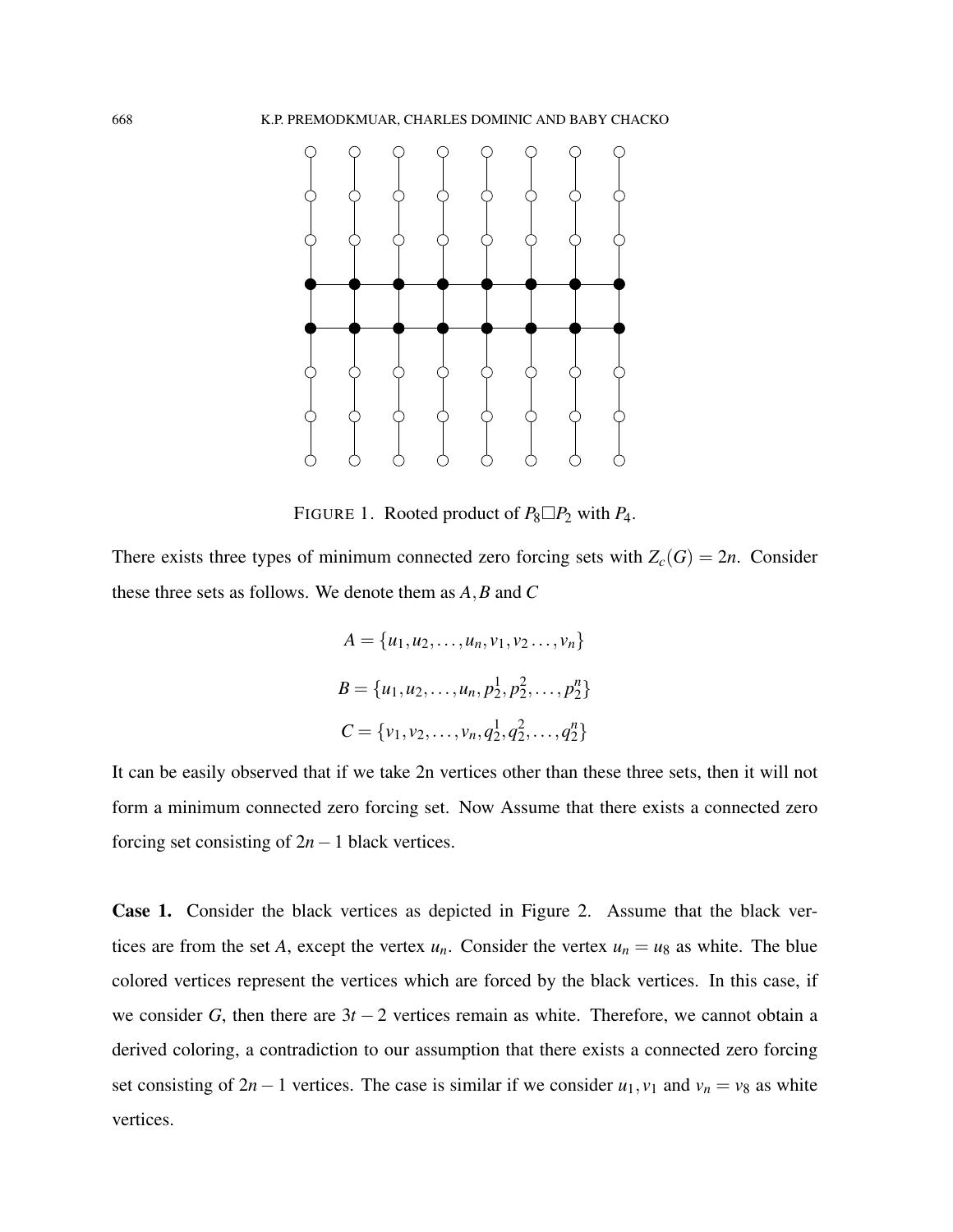Case 2. Consider the black vertices as depicted in Figure 1. If we choose any black vertex other than  $u_1$ ,  $v_1$ ,  $u_n = u_8$ ,  $v_n = v_8$  as white, then one can observe that there are  $4t - 3$ white vertices remains in *G*, a contradiction to our assumption that  $Z_c(G) = 2n - 1$ .



FIGURE 2. Rooted product of  $P_8 \square P_2$  with  $P_4$ .



FIGURE 3. Rooted product of  $P_8 \square P_2$  with  $P_4$ .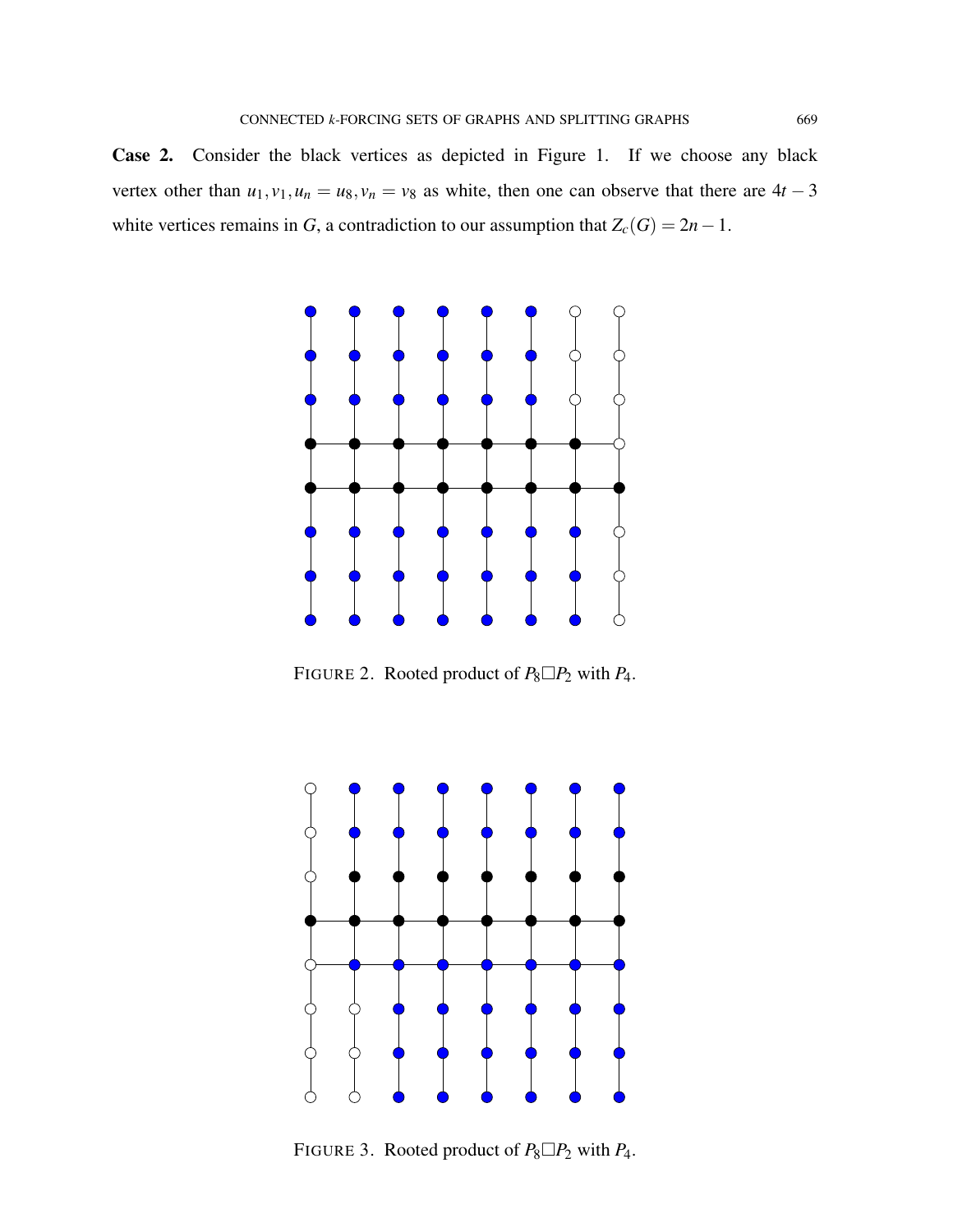Case 3. Consider the black vertices as depicted in Figure- 3. Assume that the black vertices are from the set *B*, except the vertex  $p_2^1$ . Consider the vertex  $p_2^1$  as white. The blue colored vertices represent the vertices which are forced by the black vertices. In this case if we consider the graph *G*, then there are  $3t - 2$  vertices remain as white. Therefore, we cannot obtain a derived coloring with  $Z_c(G) = 2n - 1$ , a contradiction. The case is similar if we consider the vertex  $p_2^n$ 2 as white.

Sub Case 3.1. Consider the black vertices as depicted in Figure- 3. Assume that the black vertices are from the set *B*, except one the vertices  $p_2^i$  $i_2$ , 2 ≤ *i* ≤ *n*−1. Consider the vertex *p i*  $\frac{a}{2}$  as white. In this case if we consider *G*, then there are  $4t - 3$  vertices remain as white. Color changing rule is not applicable at this stage, a contradiction to our assumption that  $Z_c(G) = 2n - 1$ .

Sub Case 3.2. Assume that the black vertices are from the set *B*, except the vertex  $u_i, 1 \leq i \leq n$ . In this case we loose the connectivity of the zero forcing set. That is the zero forcing set is not connected, again a contradiction.

Case 4. Assume that the black vertices are from the set *C*, except one. This case is similar to that of Case 3. Since the sub graph induced by the connected zero forcing sets *B* and *C* are isomorphic. Combining cases 1,2,3 and 4,

$$
(10) \t\t Z_c(G) \ge 2n
$$

From (9) and (10),  $Z_{ck}(G) = 2n$ , if  $k = 1$ .

**Case 5.** Let  $k > 1$ . If we color any one of the pendant vertices from G as black, then the pendant vertex forms a connected zero forcing set for *G*. Hence  $Z_{ck}(G) = 1$  if  $1 < k \leq 4$ , where  $\Delta(G) = 4$ .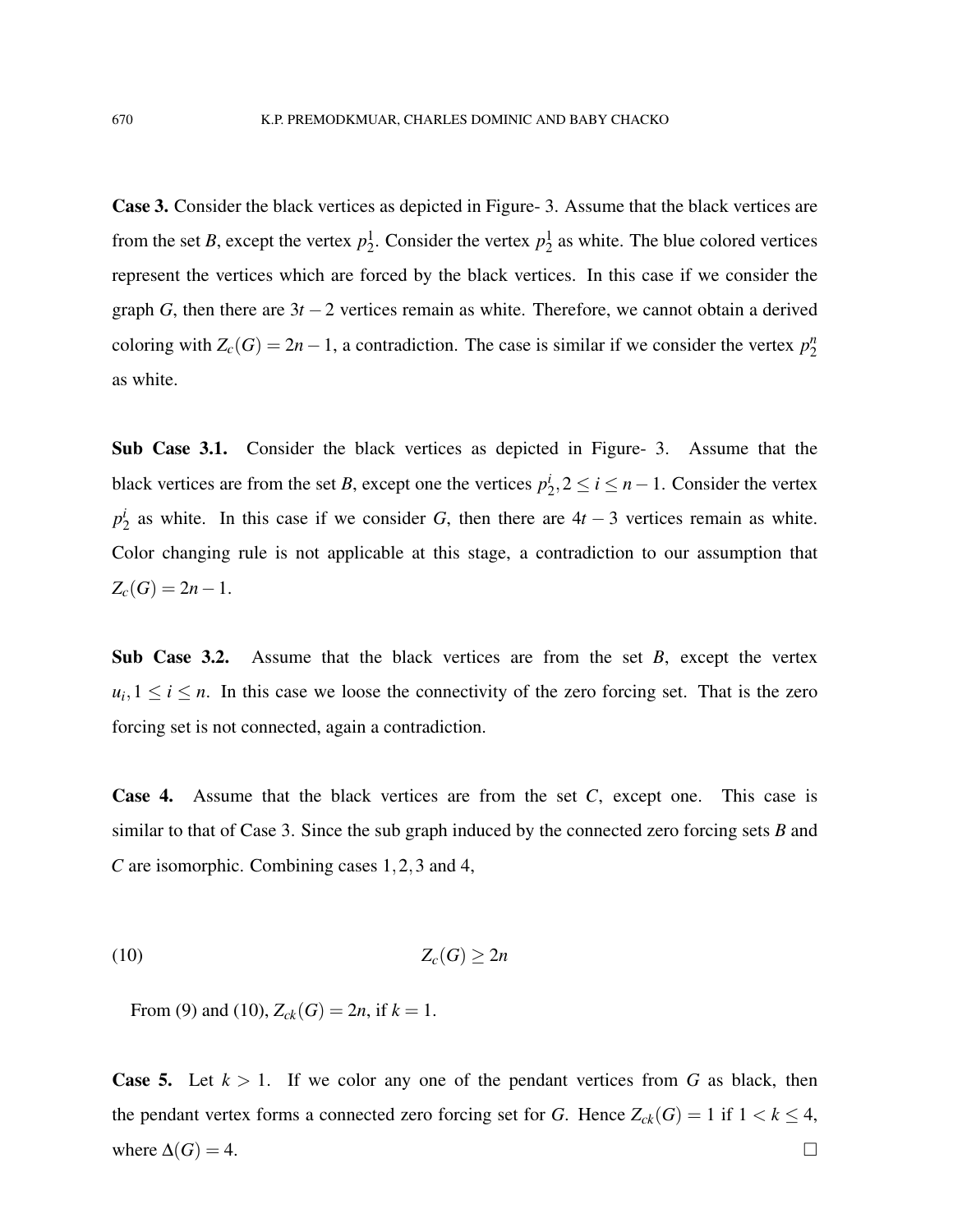**Proposition 17.** Let G be the rooted product of  $P_n \Box P_n$  (The Grid graph) with  $P_t, t \geq 3$  rooted at *the pendant vertex. Then*

$$
Z_{ck}(G) \begin{cases} \leq n^2 \text{ if } k = 1\\ \leq n \text{ if } k = 2\\ = 1 \text{ if } 3 \leq k \leq 5. \end{cases}
$$

*Proof.* Case 1. Assume that  $k = 1$ . In this case color all the vertices of the Cartesian product  $P_n \Box P_n$  in *G* as black. One can easily observe that these  $n^2$ - black vertices forms a connected zero forcing set for *G*. Thus  $Z_c(G) \leq n^2$ .

**Case 2.** Assume that  $k = 2$ . Let  $u_1, u_2, \ldots, u_n$  be the vertices of the path  $P_n$  in  $P_n \square P_n$  of *G*. Color these vertices as black in *G*. Now one can easily verify that these vertices form a connected zero forcing set for *G*. Thus,  $Z_{c2}(G) \leq n$ , if  $k = 2$ .

**Case 3.** Assume that  $3 \leq k \leq 5$ . Let  $P_t$  be the path identified at the vertex  $u_1$  in G. Now color the pendant vertex of the path  $P_t$  in  $G$  as black. Let it be the vertex  $v$ . Clearly the vertex *v* forces the remaining vertices in *G* as black. Therefore we can form a derived coloring for *G*. Thus  $Z_{ck}(G) = 1$ , as desired.

We strongly believe that the bounds in the above proposition is sharp.

**Proposition 18.** Let G be the rooted product of  $P_n \Box P_2$  with the cycle  $C_n$ . Then

$$
Z_{ck}(G) = \begin{cases} 4n & \text{if } k = 1 \\ 2n & \text{if } k = 2 \\ 1 & \text{if } 3 \le k \le 5 \end{cases}
$$

*Proof.* Case 1. Assume that  $k = 1$ . Let  $u_1, u_2, \ldots, u_n$  be the vertices of the path  $P_n$  in G and let  $v_1, v_2, \ldots, v_n$  be the vertices corresponding to the copy of the path  $P_n$  in  $G$ . Note that  $deg(u_1) = deg(v_1) = deg(u_n) = deg(v_n) = 4$ . The remaining vertices of  $P_n \Box P_2$  in G have degree 5. It can be noted that any connected zero forcing set of *G* must contain all the vertices of  $P_n \Box P_2$ . Otherwise the zero forcing set will be disconnected. Without loss of generality,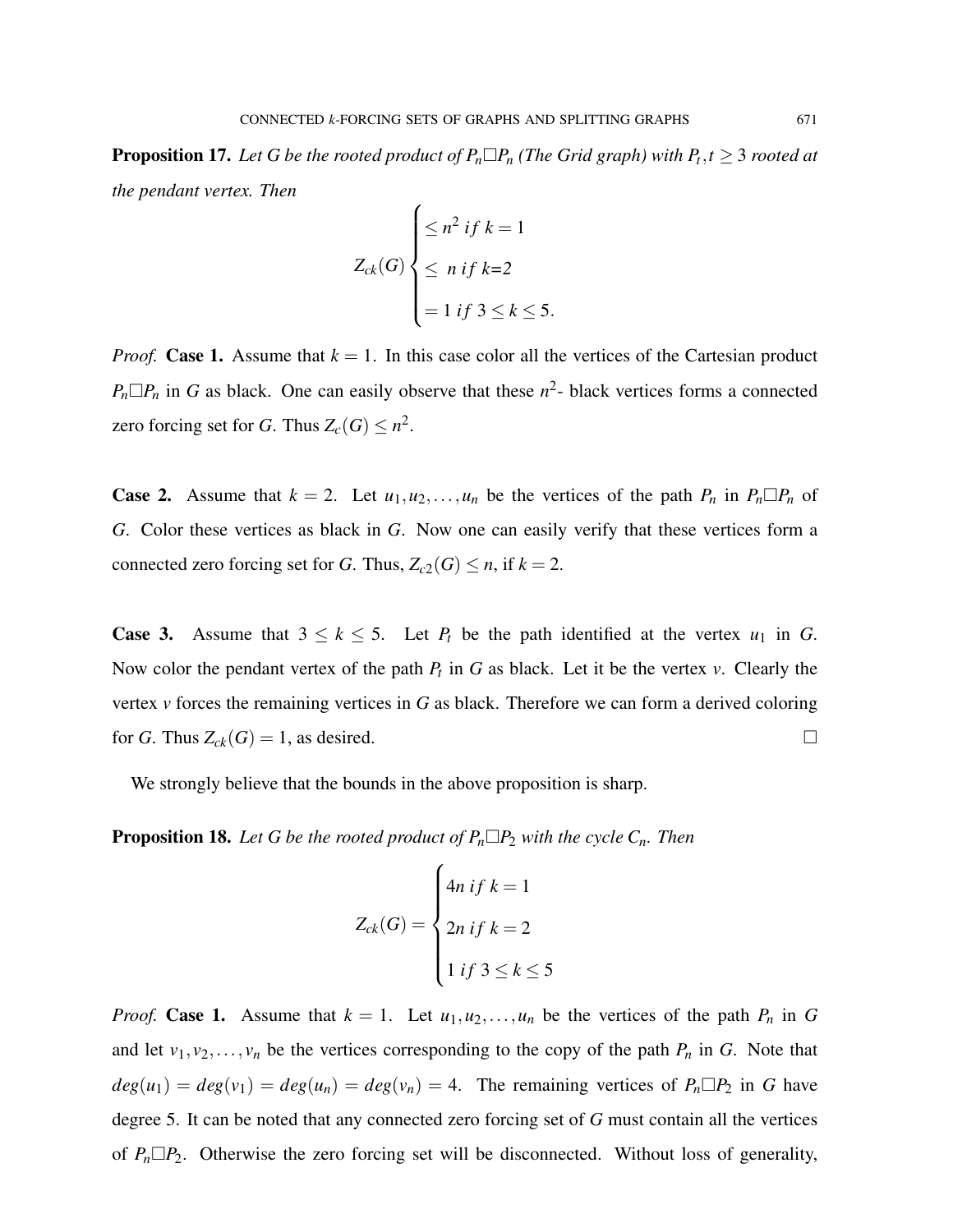assume that we have a set consisting of 2*n* connected black vertices from  $P_n \Box P_2$  in *G*. To force the white vertices in each cycle, we must select a vertex adjacent to the rooted vertex of each  $C_i, 1 \leq i \leq 2n$ . Therefore we need to choose 2*n* black vertices from the cycle  $C_n$ . Now we have a set of 4n black vertices which forces the remaining vertices of *G*, which is connected. Therefore,  $Z_{ck}(G) = 4n$ .

**Case 2.** Assume that  $k = 2$ . It can be observed that the connected zero forcing set of G must contain all the vertices of  $P_n \Box P_2$ , Otherwise, the zero forcing set will be disconnected. If we take the 2*n* black vertices of  $P_n \Box P_2$  in *G*, then these black vertices will 2-forces the remaining white vertices as black and hence  $Z_{ck}(G) = 2n$ .

**Case 3.** Assume that  $5 \ge k \ge 3$ . Consider the cycle identified with the vertex  $u_1$ , say *C*1. Choose a vertex from *C*<sup>1</sup> of degree 2 as black. This vertex will 3-force the remaining vertices in *G* as black. Hence  $Z_{ck}(G) = 1$ .

Definition 19 ([1]). *A connected graph G is defined as a cycle-path graph (CP-graph) if it contains r vertex disjoint cycles that are connected by r* − 1 *edges of the path P<sup>r</sup> . Thus a CPgraph with n vertices contains*  $m = n + r - 1$  *edges and edge between two cycles is a cut edge.* 

The zero forcing number of *CP*- graph was studied in some detail in [5]. Here we study the connected zeroforcing number of the *CP*- graph considered in [5].

**Proposition 20.** Let G be the CP-graph  $C_3P_r$ ,  $r \geq 3$ . Then  $Z_c(G) = 2r$ . Moreover  $Z_{ck}(G) = 1$  if  $k = 2, 3.$ 

*Proof.* Denote the cycles by  $C_1, C_2, \ldots, C_r$ . Let the vertex sets of the cycles in  $C_3P_r$  be

$$
V(C_1) = \{c_1^1, c_1^2, c_1^3\}
$$

$$
V(C_2) = \{c_1^2, c_2^2, c_3^2\}
$$

...

...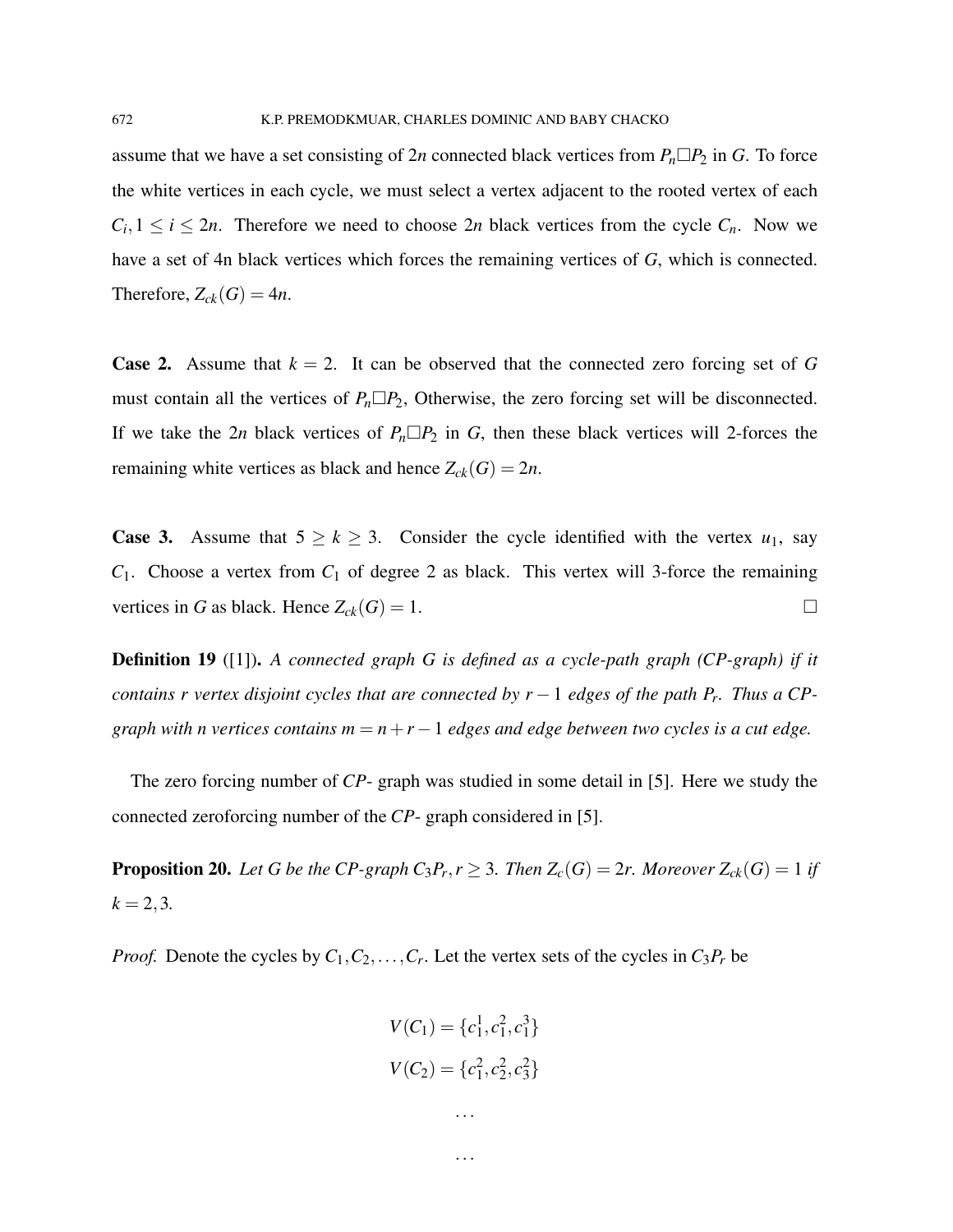...

$$
V(C_r) = \{c_1^r, c_2^r, c_3^r\}
$$

**Case 1.** Assume that  $k = 1$ . We prove the result by mathematical induction on the number of cycles *r* on the *CP*-graph. Assume that  $r = 1$ . In this case *G* is the cycle  $C_3$  therefore,  $Z_c(C_3) = 2$  and the result is true for  $r = 1$ .

Assume that the result is true for all  $C_3P_r$  graphs with  $r-1$  cycles  $C_3$ , where  $r \geq 2$ . Let C be the end cycle connected to the rest of the  $C_3P_r$  graph by an edge  $e = ab$ , where *a* ∈ *V*(*C*<sub>3*Pr*</sub>) − *V*(*C*) and *b* ∈ *V*(*C*). Let *Y* = {*a*,*b*} be the cut set where *a* ∈  $\langle V(C_3 P_r) - V(C) \rangle$ and  $b \in V(C)$ .

Assume that the result is true for the sub graph induced by  $\langle V(C_3P_r) - V(C) \rangle$ . That is  $Z_c(\langle V(C_3P_r) - V(C) \rangle) = 2r - 2 = 2(r - 1).$ 

Let *W* be the minimum zero forcing set of  $\langle V(C_3P_r) - V(C) \rangle$  with  $|W| = 2r - 2$ . Let  $u_1$  and  $u_2$  be two white neighbors of the vertex *b* in  $\mathbb{C}$ . Since the vertex *a* is black it forces the vertex *b* to black. Since the vertex *b* has two white neighbors, further forcing is not possible. In order to make the zero forcing set connected, we have to include the black vertex *b* in the connected zero forcing set of *G*. Therefore, our new connected zero forcing set is  $W \cup \{b\}$ . The set  $W \cup \{b\}$ cannot force the remaining two white vertices ( $u_1$  and  $u_2$ ) adjacent to *b*. Therefore, we need to include either  $u_1$  or  $u_2$  in the connected zero forcing set of *G*. Let it be  $u_1$ . Hence by induction

$$
Z_c(G) = |W \cup \{b, u_1\}|
$$
  
= 2r - 2 + 2 = 2r.

**Case 2.** Assume that either  $k = 2$  or  $k = 3$ . In this case any vertex of degree 2 will form a connected *k*-forcing set.

 $\Box$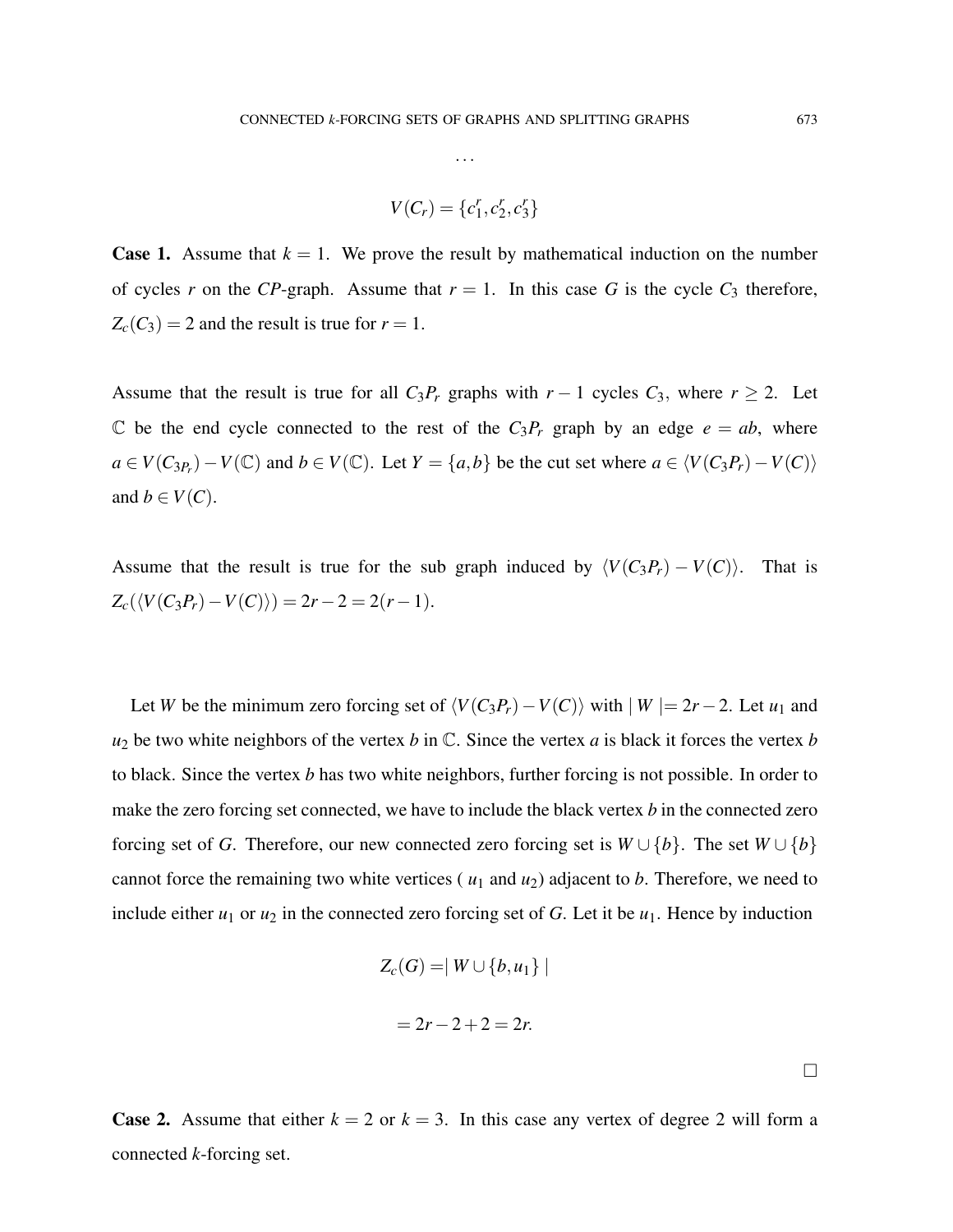The Cartesian product  $C_n \Box K_2$  is known as the Prism graph or the circular ladder graph. The length of the shortest cycle in a graph *G* is called the girth of *G*. We recall the following observation from [6].

**Proposition 21.** [6] Let G be a graph with girth at least 4 and minimum degree  $\delta(G) > 3$ . Then  $Z_c(G) \geq \delta(G) + 1$ .

**Proposition 22.** Let G be the circular ladder graph of order  $n \ge 10$ . Then  $Z_c(G) = 4$ . Also,  $Z_{ck}(G) = 2$ , if  $k = 2$ ,  $Z_{ck}(G) = 1$ , if  $k = 3$ .

*Proof.* Let  $u_1, u_2, \ldots, u_n, v_1, v_2, \ldots, v_n$  be the vertices of the circular ladder graph  $G, u_1, u_2, \ldots, u_n$ being the vertices of the inner circle. By the proposition 21, since  $\Delta(G) = \delta(G) = 3$  and the girth is at least 4, we have  $Z_c(G) \geq 3 + 1 = 4$ .

To establish the reverse inequality, we proceed as follows.

Without loss of generality, choose four vertices  $u_1, u_2, u_3$  and  $v_1$ . Allow these vertices to have black color. Then clearly the black vertex  $u_2 \rightarrow v_2$  to black. Now the black vertex  $v_2 \rightarrow v_3$  to black. Again, the black vertex  $u_3 \rightarrow u_4$  to black,  $v_3 \rightarrow v_4$  to black. Apply color changing rule step by step, the black vertex  $u_{n-1} \to u_n$  to black and  $v_{n-1} \to v_n$  to black.Hence  $Z = \{u_1, u_2, u_3, v_1\}$  forms a connected zero forcing set for *G*. Here the cardinality of the set *Z* is 4. So,  $Z_c(G) \leq 4$ . This concludes the result.

**Case 1** Assume that  $k = 2$ . In this case, clearly a set consisting of any two adjacent black vertices forms a connected zero forcing set for *G*. Hence,  $Z_{c2}(G) = 2$ .

**Case 2.** Assume that  $k = 3$ . It is obvious that any single black vertex gives a derived coloring for *G*. Therefore, the result follows. That is  $Z_{c3}(G) = 1$ .

**Proposition 23.** Let G be the rooted product of the circular ladder graph,  $C_n \Box K_2$  with the path *P*<sub>t</sub>, a path of length t, t  $\geq$  4 *rooted at the pendent vertex. Then,*  $Z_c(G) = 2n$ .

*Proof.* Represent the vertices of  $C_n \Box K_2$  as  $u_1, u_2, \ldots, u_n, v_1, v_2, \ldots, v_n$  in *G* and the paths rooted at the pendent vertex by  $P_1, P_2, ..., P_n$  of length t. Let  $v_1 = p_1^1, v_2 = p_1^2, ..., v_n = p_1^n$  $\frac{n}{1}$ , where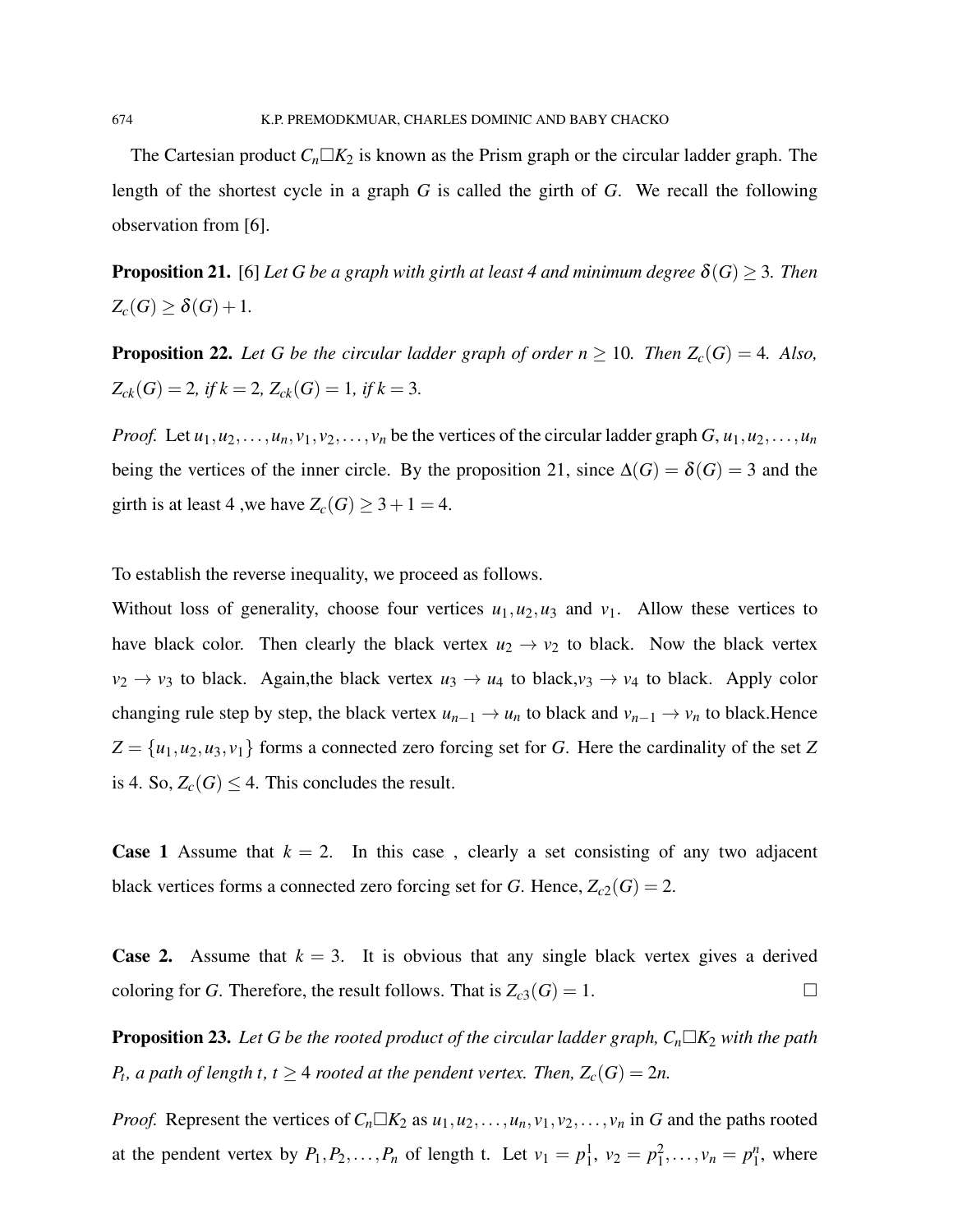$p_1^1, p_1^2, \ldots, p_1^n$  $\frac{n}{1}$  are the pendent vertices of the paths identified at the vertices  $v_1, v_2, \ldots, v_n$  respectively, where

| $P_1 = \{p_1^1, p_2^1, \ldots, p_t^1\}$ |
|-----------------------------------------|
| $P_2 = \{p_1^2, p_2^2, \ldots, p_t^2\}$ |
|                                         |
|                                         |
|                                         |
| $P_n = \{p_1^n, p_2^n, \ldots, p_t^n\}$ |

We examine the different possibilities of forming a connected zero forcing set as follows. Case 1. Assume that we have a connected zero forcing set consisting of 2*n*−1 black vertices  $\{u_1, u_2, \ldots, u_n v_1, v_2, \ldots, v_{n-1}\}$  for *G*. Then, the black vertex  $u_n$  has two white neighbors  $v_n$  and a vertex of the path rooted at  $u_n$ . So, the further forcing from the black vertex  $u_n$  is not possible, a contradiction.

**Case 2.** Suppose that  $Z = \{v_1, v_2, \ldots, v_n, u_1, u_2, \ldots, u_{n-1}\}$  is a connected zero forcing set for *G*. Then we can easily observe that further forcing from the black vertex  $v_n$  is not possible, since it has two white neighbors, a contradiction to our assumption.

**Case 3.** The case of forming a connected zero forcing set by taking the  $2n - 1$  black pendent vertices of the paths only is ruled out, since the pendent vertices do not form a connected induced sub graph in *G*.

**Case 4.** Consider a connected zero forcing set of  $2n - 1$  black vertices having the following combinations.

Sub case 4.1. Combination of the vertices of  $u_i$ ,  $i = 1, 2, ..., n$  and the vertices of the path  $P_i$ ,  $i = 1, 2, \ldots, n$ , rooted at  $u_i$ .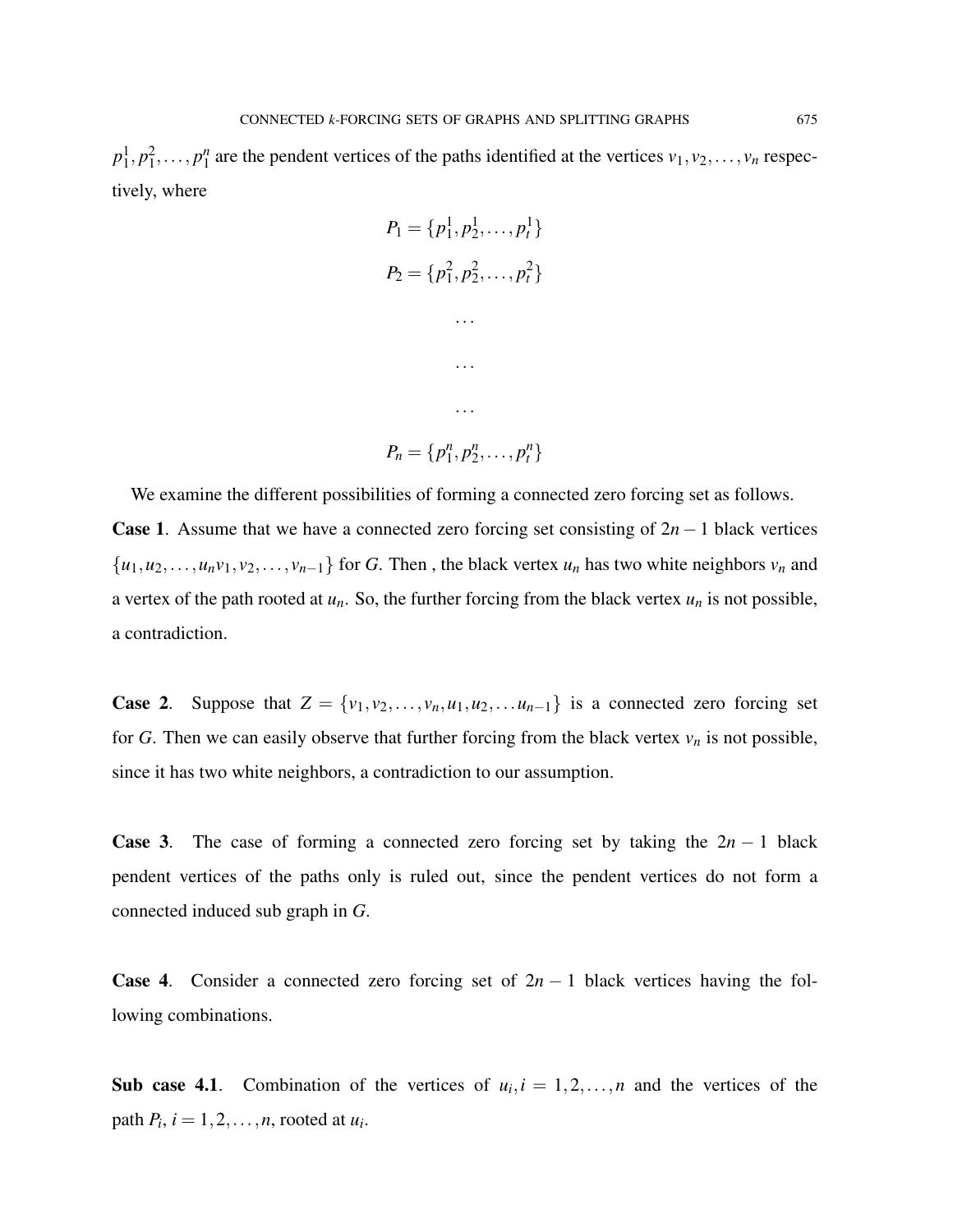Sub case 4.2. Combination of the vertices of  $v_i$  and the vertices of the path  $P_i$ ,  $i = 1, 2, ..., n$ , rooted at *v<sup>i</sup>* .

Sub case 4.3. Combination of the vertices  $u_i$  and  $v_i$ , and the vertices of  $P_i$ ,  $i = 1, 2, ..., n$ . Note that the combination of the vertices  $u_i$  and the vertices of  $P_i$  is not considered, since that combination does not form a connected induced sub graph in *G*. It is easy to verify that none of the above combinations will never form a connected zero forcing set for *G*. Hence from the above cases, we can infer that

$$
(11) \t\t Z_c(G) \geq 2n.
$$

To claim  $Z_c(G) \leq 2n$ , we proceed as follows. Select 2*n* black vertices

 $u_1, u_2, \ldots, u_n, v_1, v_2, \ldots, v_n$ . Then the black vertex  $v_1 \to p_2^1$  to black, the black vertex  $p_2^1 \to p_3^1$ to black,  $\dots$ ,  $p_{t-1}^1 \rightarrow p_t^1$  to black. Similarly, all the vertices of the paths rooted at the black vertices  $v_2, v_3, \ldots, v_n$  are colored black. The same argument holds good for the vertices of the paths rooted at the black vertices  $u_1, u_2, \ldots, u_n$ . Therefore,  $Z = \{u_1, u_2, \ldots, u_n, v_1, v_2, \ldots, v_n\}$ generates a connected zero forcing set for *G*. Cardinality of *Z* is 2*n*. So,

$$
(12) \t\t Z_c(G) \le 2n
$$

From (11) and (12), the result follows.

**Proposition 24.** Let G be the rooted product of the circular ladder graph with the cycle  $C_k$ ,  $k \geq 4$ *. Then*  $Z_c(G) \leq 4n$ .

*Proof.* Let  $A = \{u_1, u_2, \ldots, u_n\}$  and  $B = \{v_1, v_2, \ldots, v_n\}$  be the vertex set of the graph *G*, *A* being the vertex set of the inner cycle. Suppose that  $C_1, C_2, \ldots, C_n$  be the cycles rooted at the vertices  $v_1, v_2, \ldots, v_n$  and  $D_1, D_2, \ldots, D_n$  be the cycles rooted at the vertices  $u_1, u_2, \ldots, u_n$ . Represent the vertices of cycles  $C_1, C_2, \ldots, C_n$  and  $D_1, D_2, \ldots, D_n$  as follows.

$$
C_1 = \{c_1^1, c_2^1, \dots, c_k^1, c_1^1\}
$$
  

$$
C_2 = \{c_1^2, c_2^2, \dots, c_k^2, c_1^2\}
$$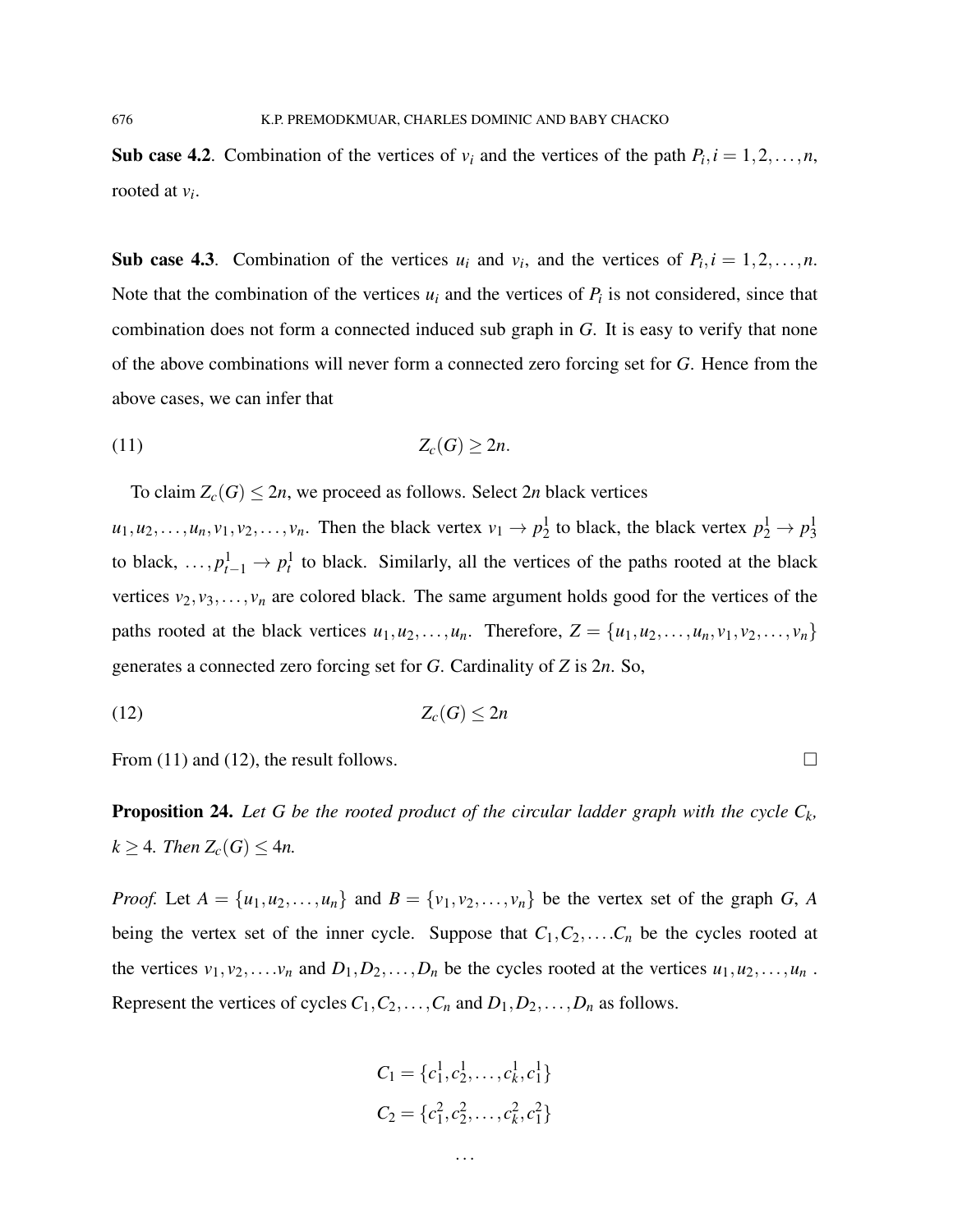...

$$
C_n = \{c_1^n, c_2^n, \dots, c_k^n, c_1^n\}
$$
  

$$
D_1 = \{d_1^1, d_2^1, \dots, d_k^1, d_1^1\}
$$
  

$$
D_2 = \{d_1^2, d_2^2, \dots, d_k^2, d_1^2\}
$$
  

$$
\dots
$$

 $n_1^n, d_2^n$ 

 $a_1^n, \ldots, a_k^n$ 

 $\binom{n}{k}$ ,  $d_1^n$  $\begin{smallmatrix} n \\ 1 \end{smallmatrix}$ 

Let  $v_1 = c_1^1, v_2 = c_1^2, \ldots, v_n = c_1^n$  $u_1^n$  and  $u_1 = d_1^1, u_2 = d_1^2, \dots, u_n = d_1^n$  $\frac{n}{1}$ .

 $D_n = \{d_1^n\}$ 

We generate a zero forcing set for the graph *G* as follows . Consider the set  $\mathscr{Z} =$  $\{v_1, c_2^1, v_2, c_2^2, \ldots, v_n, c_2^n\}$  $a_2^n, u_1, u_2, \ldots, u_n, d_2^1, d_2^2, \ldots, d_2^n$  $\{2\}$ . Color the vertices in  $\mathscr Z$  as black. Now the vertices in  $\mathscr{Z}$  can force the remaining white vertices of the cycles  $C_1, C_2, \ldots, C_n$  and  $D_1, D_2, \ldots, D_n$  as black by repeatedly applying the color changing rule. Thus, the set

$$
\mathscr{Z} = \{v_1, c_2^1, v_2, c_2^2, \dots, v_n, c_2^n, u_1, u_2, \dots, u_n, d_2^1, d_2^2, \dots, d_2^n\}
$$

generates a connected zero forcing set for *G*. The cardinality of the set  $\mathscr Z$  is 4*n*. Hence,  $Z_c(G) \leq 4n$ .

We strongly believe that the above bound is sharp.

**Proposition 25.** Let G be the rooted product of the path  $P_n, n \geq 3$ , with  $P_t$ , a path of length t, *t*  $\geq$  4 *rooted at the pendant vertex. Then*  $Z_c(G) = n$ .

*Proof.* Denote the vertices of the path  $P_n$  by  $u_1, u_2, \ldots, u_n$  in *G*. Let  $u_1 = P_1^1, u_2 = P_1^2, \ldots, u_n = P_1^n$  $\frac{n}{1}$ , where  $P_1^1, P_1^2, \ldots, P_1^n$  $u_1^n$  are the vertices of the path rooted at  $u_1, u_2, \ldots, u_n$ .

**Claim:** Any set consisting of  $(n - 1)$  black vertices will never form a connected zero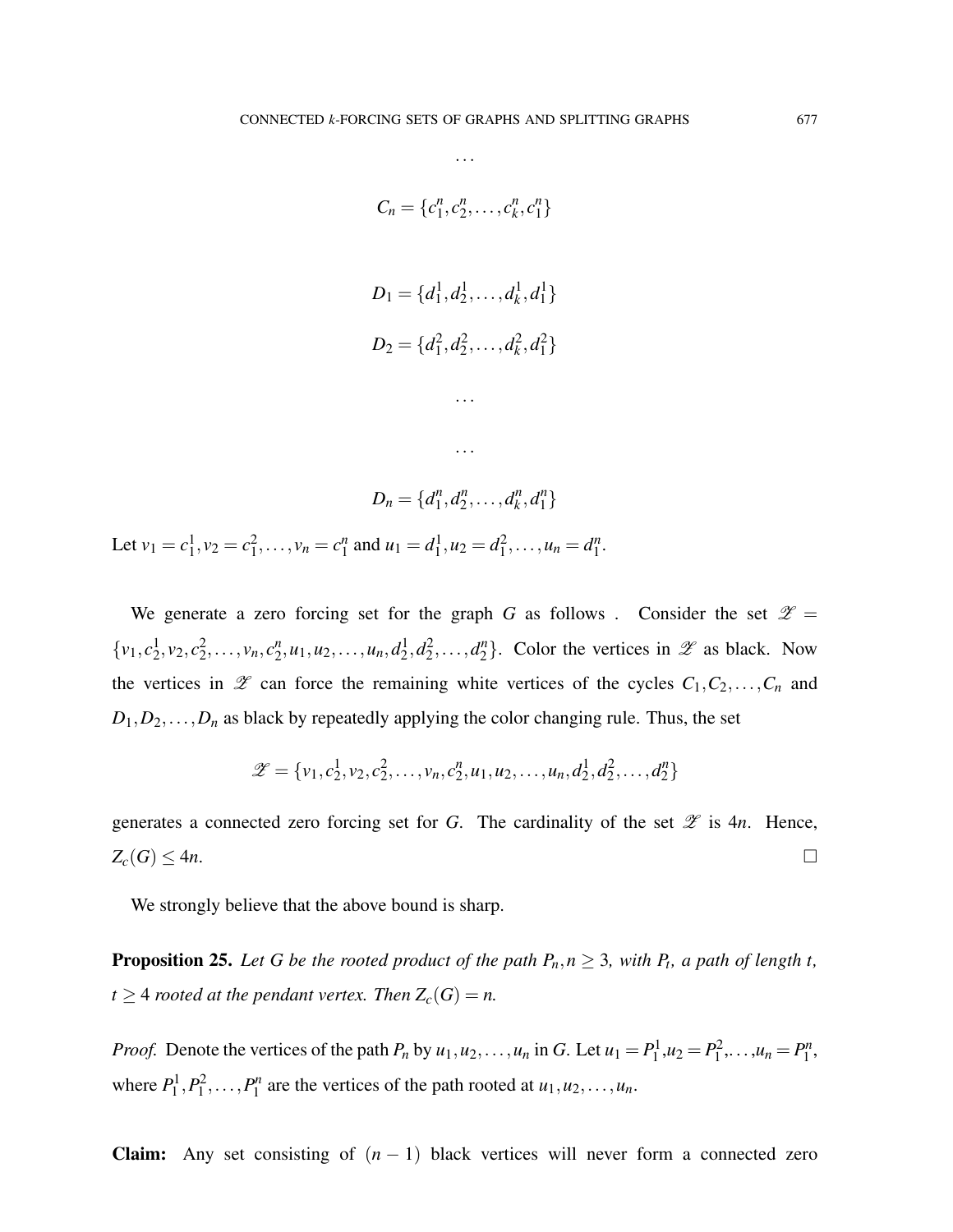forcing set for the graph *G*. For, consider the following cases.

Case 1. Select the pendant vertex of each path rooted at the vertices

$$
u_1, u_2, \ldots, u_{n-1}.
$$

Clearly they cannot form a connected zero forcing set for *G*.

**Case 2:** Form a set of  $n-1$  black vertices from the vertices of the paths rooted at the vertices  $u_1, u_2, \ldots, u_n$ . We can easily observe that this set will not form a connected zero forcing set for *G*.

**Case 3:** Assume that  $Z = \{u_1, u_2, \ldots, u_{n-1}\}$ . Color the vertices in the set *Z* as black. Then we can see that the vertices of the paths rooted at the vertices  $u_1, u_2, \ldots, u_{n-2}$  can be colored as black by applying color changing rule. Note that the forcing from the black vertex *u*<sub>*n*−1</sub> is not possible, since *u*<sub>*n*−1</sub> has two white neighbours. So the set *Z* cannot generate a zero forcing set for *G*. In view of the above cases, we have  $Z_c(G) \geq n$ .

To prove the reverse part, let  $Z_1 = \{u_1, u_2, \ldots, u_n\}$ . Assign black color to the vertices in the set  $Z_1$ . Then it can be seen that the set  $Z_1$  generates a connected zero forcing set for  $G$ . Therefore,  $Z_c(G) \leq n$ . Hence the result follows.

Again, when  $k = 2$ , any black vertex of the graph *G*, other than the vertex having degree 3, gives a derived coloring for *G*. Hence,  $Z_c(G) = 1$ .

When,  $k = 3$ , any vertex of *G* forms a connected zero forcing set, as we wish.

# 3. CONNECTED *k*-FORCING NUMBER OF SQUARE OF GRAPHS

In this section, we deal with the connected k-forcing number of square of path graph  $P_n$ ,  $n \geq 4$ , the cycle graph  $C_n, n \geq 5$ .

**Proposition 26.** Let G denotes the square of the path  $P_n, n \geq 3$ . Then the connected zero forcing *number of G is* 2*.*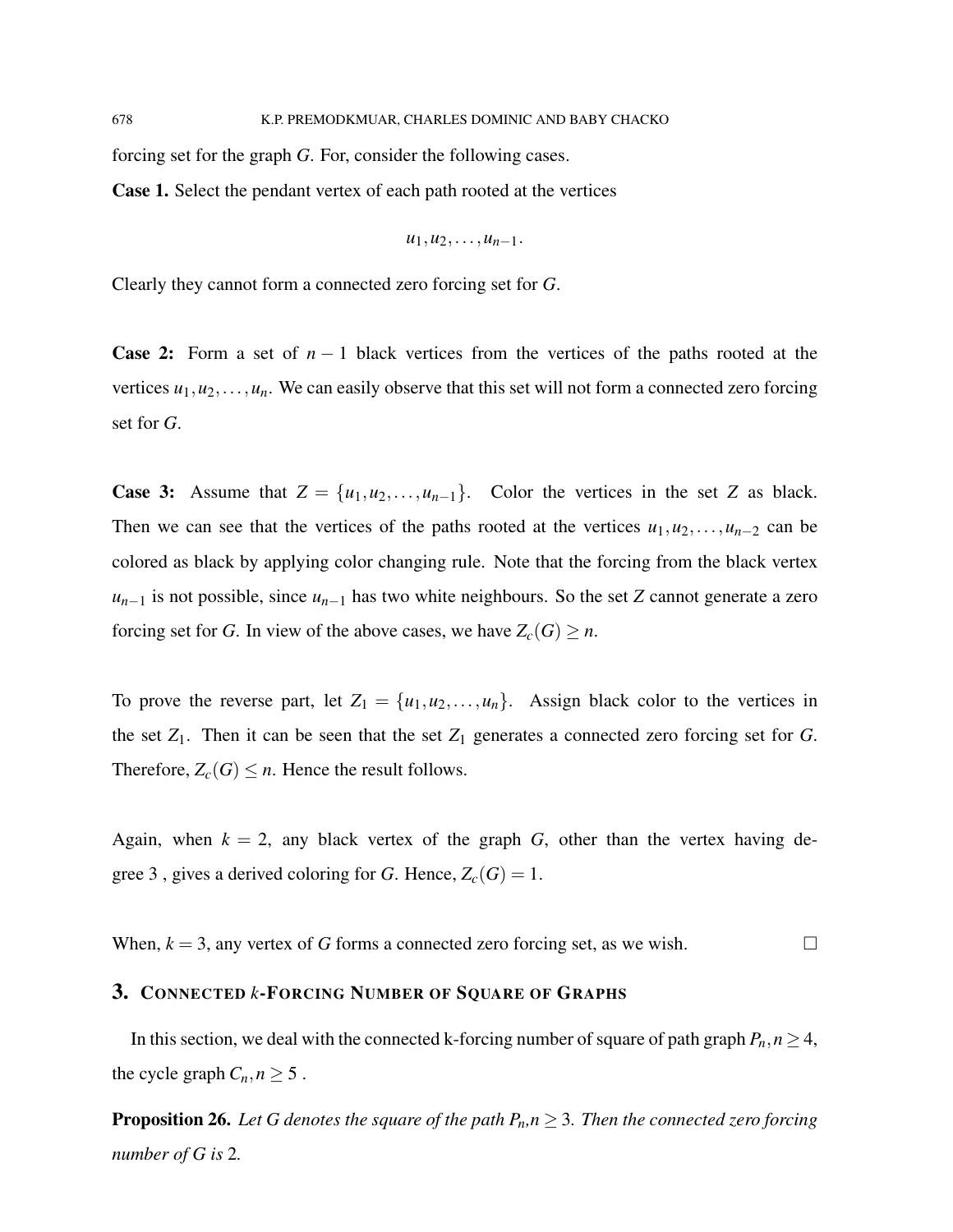*Proof.* Represent the vertices of *G* by  $u_1, u_2, \ldots, u_n$  and let  $u_1$  and  $u_n$  be the pendant vertices in *G*. The vertices in *G* and  $G^2$  are the same. It is obvious that with one black vertex, we cannot get a derived coloring for *G*. Since  $\delta(G) = 2 \le Z(G) \le Z_c(G)$ . So,  $Z_c(G) \ge 2$ .

On the other hand, without loss of generality, color the vertices  $u_1$  and  $u_2$  as black. Then the black vertex  $u_1$  forces  $u_3$  to black,  $u_2$  forces  $u_4$  to black,  $u_3$  forces  $u_5$  to black and so on till all the vertices of *G* are colored black. So,  $Z = \{u_1, u_2\}$  forms a connected zero forcing set for *G*.  $|Z| = 2$ . Therefore, we have  $Z_c(G) \leq 2$ . Hence the result follows.

### **Proposition 27.** *The connected zero forcing number of the square of a cycle*  $C_n$ *, n*  $\geq$  5*, is* 4*.*

*Proof.* Let *G* denotes the square of the cycle  $C_n$ ,  $n \geq 5$ . It is clear that *G* is a 4-regular graph. That is,  $\Delta(G) = \delta(G) = 4$ . This implies that  $Z_c(G) \geq 4$ .

In order to establish the reverse inequality, choose any four connected vertices of *G*. Let they be  $u_1, u_2, u_3$  and  $u_n$ . Color them as black. In *G*, the white vertices adjacent to the vertex  $u_1$  are  $u_2, u_3, u_n$  and  $u_{n-1}$ . So the black vertex  $u_1$  forces the vertex  $u_{n-1}$  to black. Now consider the black vertex  $u_2$ . The adjacent vertices of  $u_2$  are  $u_1, u_n, u_3$ , and  $u_4$ . Of these vertices,  $u_1, u_n, u_3$ are already black. So, the vertex  $u_2$  forces  $u_4$  to black. Again, consider the black vertex  $u_3$ . At this stage, the vertex  $u_3$  has only one white vertex  $u_5$ . Hence  $u_3$  forces  $u_5$  to black and so on. Finally, consider the black vertex  $u_{n-4}$ . The vertex  $u_{n-4}$  has 4 neighbours  $u_{n-5}$ ,  $u_{n-6}$ ,  $u_{n-3}$ ,  $u_{n-2}$ of which the only one white vertex is  $u_{n-2}$ . Therefore, the vertex  $u_{n-4}$  forces  $u_{n-2}$  to black. The vertex *u*<sub>*n*−3</sub> is already colored black by the vertex *u*<sub>*n*−5</sub>. Therefore, the set  $Z = \{u_1, u_2, u_3, u_n\}$ yields a connected zero forcing set for the graph *G*. Hence, we have  $Z_c(G) \leq 4$ . This completes the proof.  $\Box$ 

#### 4. CONCLUSION AND OPEN PROBLEMS

In this paper we addressed the problem of determining the connected *k*-forcing number of certain graphs. Also we found the exact value of connected zero forcing number of some classes of graphs. In Section 1, we found an upper bound of  $Z_{ck}(\mathscr{G})$  for the corona product of two graphs *G* and *H*. It is an open problem to charaterize the connected graphs for which  $Z_{ck}(\mathscr{G}) = p_1(1+p_2)$ . In Section 2, we found the exact values of the connected *k*-forcing number